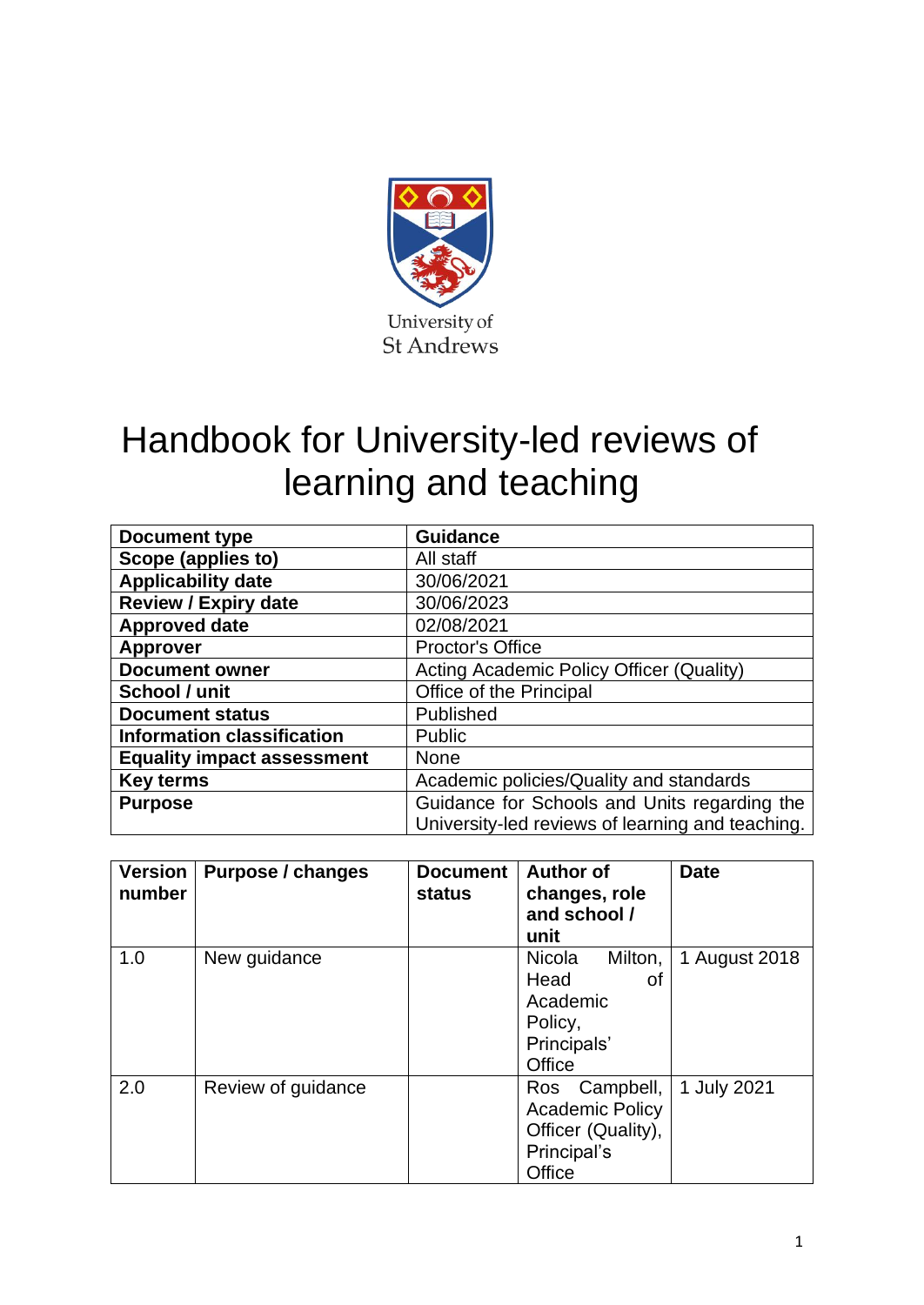

# **Handbook for University-led reviews of learning and teaching**

June 2021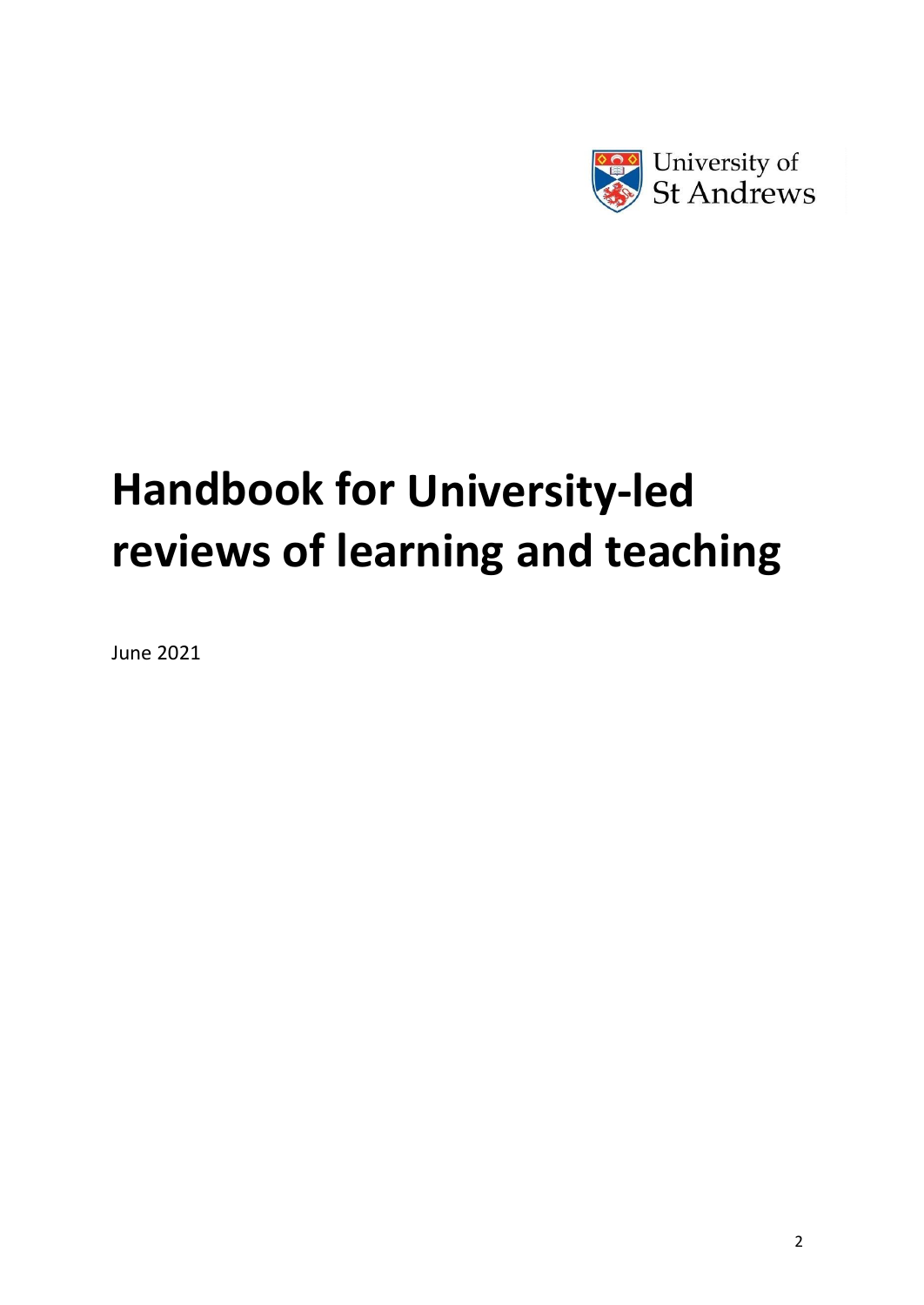# **1. Introduction**

This handbook provides guidance to Schools, Departments and Professional Service Units preparing for a University-led review of learning and teaching (URLT). The URLT process meets the requirements set out by the following external reference points:

- Scottish Funding Council [guidance](http://www.sfc.ac.uk/web/FILES/guidance_sfcgd112017/SFCGD112017-SFC-guidance-HE-institutions-quality.pdf) to HEIs on quality
- The UK [Quality Code](https://www.qaa.ac.uk/quality-code)
- Standards and guidelines for [quality assurance](https://enqa.eu/wp-content/uploads/2015/11/ESG_2015.pdf) in the European HE area

URLTs form one of the five elements of Scotland's Quality Enhancement Framework (QEF). The QEF was developed by the Quality Assurance Agency (QAA) in conjunction with the Scottish Funding Council (SFC). Grants from the SFC are conditional on adherence to this framework.

#### **2. Purpose and scope of URLTs**

As outlined in the [SFC guidance,](http://www.sfc.ac.uk/web/FILES/guidance_sfcgd112017/SFCGD112017-SFC-guidance-HE-institutions-quality.pdf) URLTs are designed to:

- a) Provide assurance of the quality and standard of the learning and teaching provision.
- b) Encourage and support critical reflection on policy and practice.
- c) Promote dialogue on areas where quality could be improved, and ensure these are addressed.
- d) Identify good practice for dissemination within the institution and beyond.

URLTs in Schools/Departments cover all undergraduate (UG) and taught postgraduate (PGT) awards, contributions to programmes offered out-with the School/Department (e.g. the MA in Combined Studies), supervision of research postgraduate (PGR) students, provision delivered in collaboration with others, work-based provision and placements, online and distance learning, and provision which provides only small volumes of credit.

Unit reviews aim to assure and enhance the quality of the student experience by:

- encouraging reflection on the strategic and operational role of the Unit in relation to its impact on the student experience and support for learning and teaching
- promoting reflection on the ways in which the Unit engages with students and other stakeholders to monitor and enhance the quality of its services
- supporting reflection on the ways in which the Unit promotes and supports high quality learning and continuous quality enhancement
- providing an opportunity to discuss good practice with externals and senior colleagues.

# **3. Frequency and timing of URLTs**

All Schools/Departments and student-facing Units are reviewed systematically and rigorously on a six year cycle. A [programme](https://www.st-andrews.ac.uk/assets/university/education/documents/academic-monitoring/urlt/URLT%20schedule%202020-2026.pdf) of reviews has been agreed by the Academic Monitoring Group (AMG). The schedule also includes reviews of collaborative programmes under the University's [five-stage](https://www.st-andrews.ac.uk/staff/studentadmin/study-abroad/typesofcollaborativeprovision/academicmonitoring/collaborativeprogrammereviews/)  [review process](https://www.st-andrews.ac.uk/staff/studentadmin/study-abroad/typesofcollaborativeprovision/academicmonitoring/collaborativeprogrammereviews/) for collaborative provision.

Schools/Departments with programmes accredited by professional, statutory and regulatory bodies (PSRBs) are encouraged to explore appropriate ways of aligning PSRB activity with URLTs. This might include the use of common documentation or joint processes which meet the needs of both the URLT and external accreditation.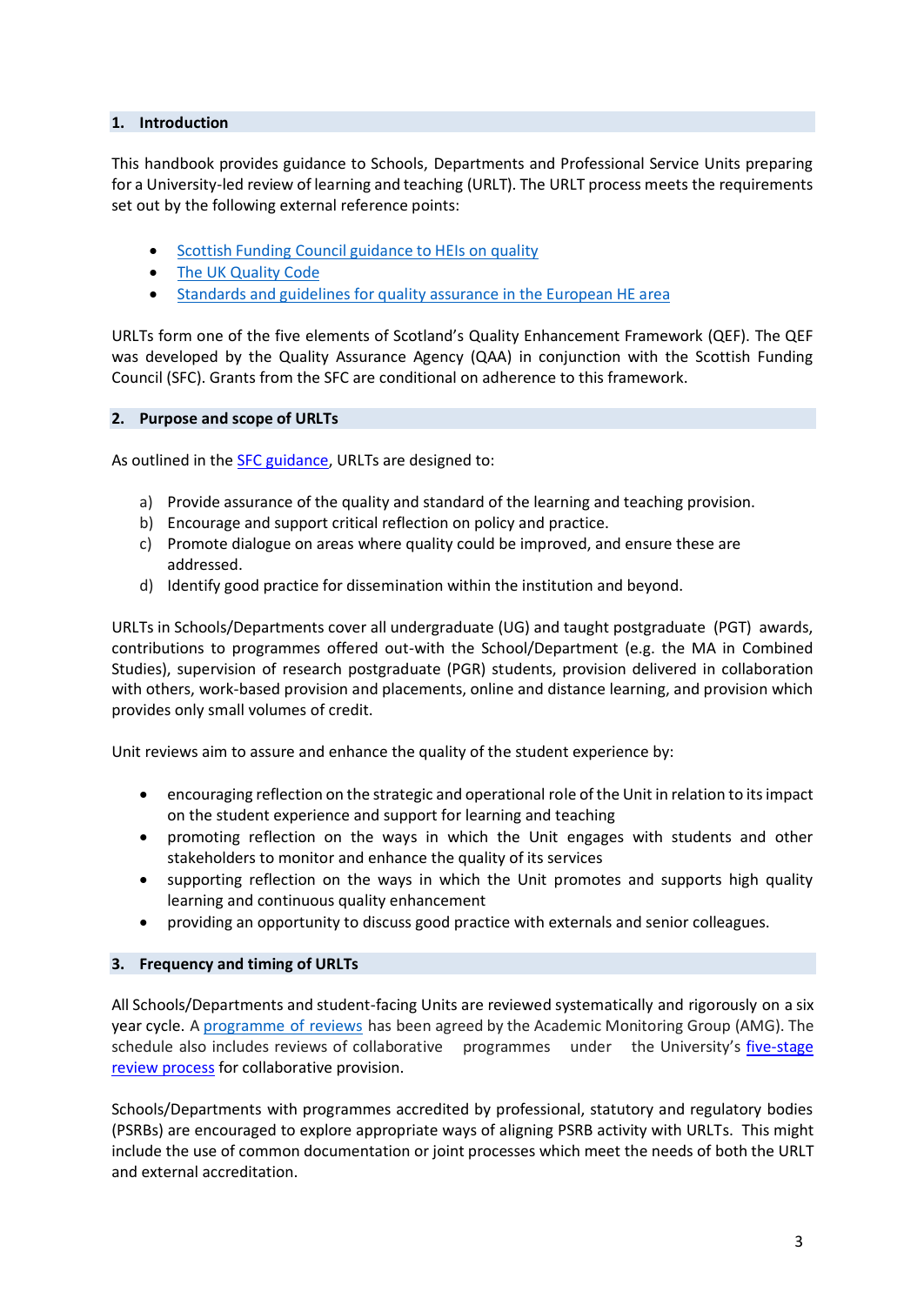The Quality team will contact the Head of School/Director of Teaching (DoT) or Director in the academic year prior to the review. They will be invited to attend an initial meeting with the Chair of the review team, the Academic Policy Officer (Quality) and the Quality team's Administrator to discuss the review process. Thereafter, the Administrator will act as the first point of contact for the DoT or Director. At this stage, a mutually suitable date for review will be agreed. Reviews are not normally held at the beginning of Semester one or during Independent Learning Week, spring vacation, revision periods and examination periods. For this reason, the reviews are typically held in October, November, February, March and April when students are available to meet with the review team.

Preparations for the review are led by the DoT or Director in consultation with colleagues in the School/Department/Unit and with input from the Teaching Committee. Please refer to the DoT/Director checklist (*[Appendix 2](#page-10-0)*) for further information.

#### **4. Review team**

The review team will act as 'critical friends' to the School/Department/Unit and bring a range of experience and perspectives. The team typically comprises:

- **Senior member of the Principal's Office:** The Chair of the review team sets the tone for the review meetings, facilitates the introductions, leads the dialogue and ensures discussion is kept on track. They have final sign-off of the review report.
- **External subject experts:** Two external subject experts one from the Scottish sector and one from elsewhere in the UK – cover all aspects of the discipline. For School/ Departments reviews, the externals will focus on the curriculum and learning aims and outcomes. For Unit reviews, the externals will apply their specialist knowledge and experience to the services provided by the Unit and benchmark against similar Units in the sector. Externals will collaborate to provide a summary of their views on these areas and other aspects of the learning and teaching provision/support for the evaluative report.
- **Internal staff member:** A senior role holder from a cognate area in the University will share their experience and learn from the School/Department/Unit. They will contribute their view in the evaluative report.
- **Director of Education (DoEd):** The sabbatical officer will represent UG and PGT students. They will have an awareness of current issues and good practice and incorporate discussion of these during the review. They will contribute their view in the evaluative report.
- **PGR representative:** A PGR student from a cognate area will represent research students. They will have an awareness of current student issues and incorporate discussion of these during the review. They will contribute their view in the evaluative report.
- **Academic Policy Officer (Quality):** As Coordinator for the review, they will attend the review, take notes and draft the evaluative report drawing on the review team's views.

The School/Department/Unit will nominate external subject specialists for selection by the Chair via their channel in Microsoft (MS) Teams in the following format:

- The names of three externals (in order of preference) from the Scottish sector, links to their biographies and the rationale for each nomination.
- The names of three externals (in order of preference) who work elsewhere in UK, links to their biographies and the rationale for each nomination.

They may come from across the UK, from industry, professional practice or may have wider international experience. Externals should be well-respected colleagues in their discipline and, for School/Department reviews, active in teaching.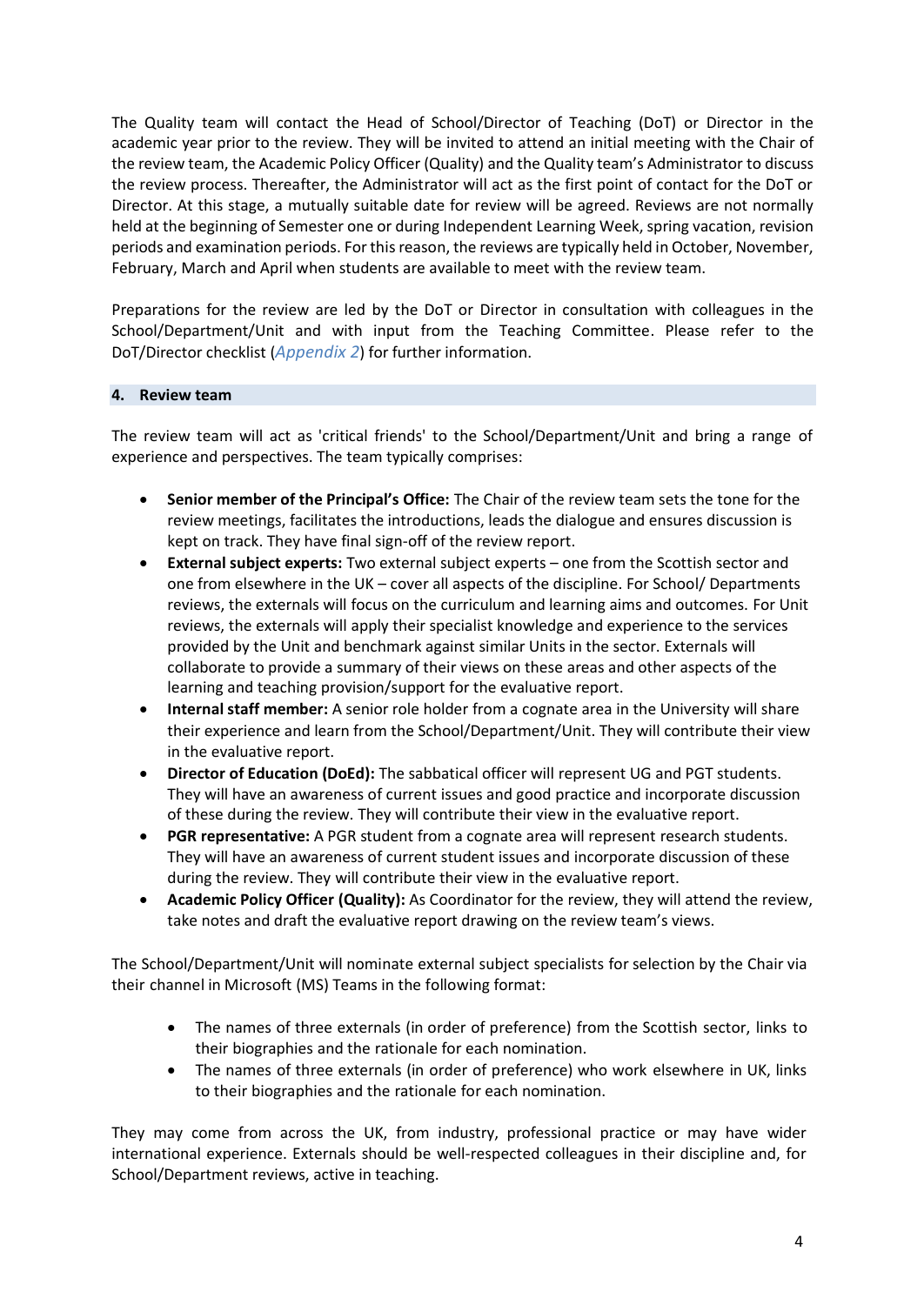A statement should also be included indicating whether or not the person has had any previous involvement with the School/Department/Unit. Previous involvement will not normally exclude a person from acting as an external. Exceptions to this are where the suggested person has been a member of staff, a student or an External Examiner of the University in the three years prior to the review. In addition, externals will not be appointed if they are research partners or close friends of colleagues in the School/Department/Unit.

Schools/Departments typically nominate externals from Higher Education institutions. However, it may be most appropriate in some reviews for the second external member to be from a PSRB or from industry. The SFC does not expect review teams to routinely include members from outside the UK although institutions are encouraged to actively consider the scope for this option.

Once the Chair has selected their preferred externals, the Quality team will issue a formal invitation and notify the School/Department/Unit.

The externals' fees, accommodation, travel costs and expenses are met by the Quality team's budget. Overnight accommodation arrangements for the external members of the review team are made by the Quality team. This will normally be for the night before the review but can be extended to the night of the first day where appropriate.

Members ofstaff at the University of St Andrews are encouraged to act as external subject specialists for other institutions.

The School/Department/Unit will also be asked to nominate internal staff members from a cognate area. These should be academics who have a key role in overseeing learning and teaching provision in their own Schools/Departments, and have a strong understanding of the institution's learning and teaching priorities and agenda. Units may wish to appoint an academic or a colleague from another Unit. The names of three internals (in order of preference) and a rationale for each nomination should be provided. The Chair will make a selection from this list or appoint an alternative staff member.

The Quality team will appoint a PGR student from a cognate area who is currently undertaking (or has recently completed) the HEA-accredited 'Introduction to teaching' modules offered by the Centre for Educational Enhancement and Development (CEED). The inclusion of a PGR student member on the team will encourage a greater focus on the PGR student experience.

#### **5. Summary of the review process**

A summary of key stages involved in the review process is available in *[Appendix 1](#page-9-0)*.

#### **6. Documentation to be submitted in advance of the review**

The key document produced by the School/Department/Unit is the Reflective Analysis (RA). This is accompanied by an Advance Information Set (AIS). The RA and AIS are submitted via MS Teams six weeks in advance of the review day. The Quality team will arrange access to a private channel in MS Teams in the months preceding the review. Guidance on how to how to upload the documentation can be found in *[Appendix 3](#page-11-0)*.

The RA is normally prepared by the DoT/Director with input from colleagues. Where possible, students should also be consulted, and the School Presidentshould be given an opportunity to comment on the RA prior to submission. DoTs/Directors are strongly encouraged to begin drafting the RA at least three months prior to the submission date. Guidance on the format of the RA can be found in *[Appendix 3](#page-11-0)*.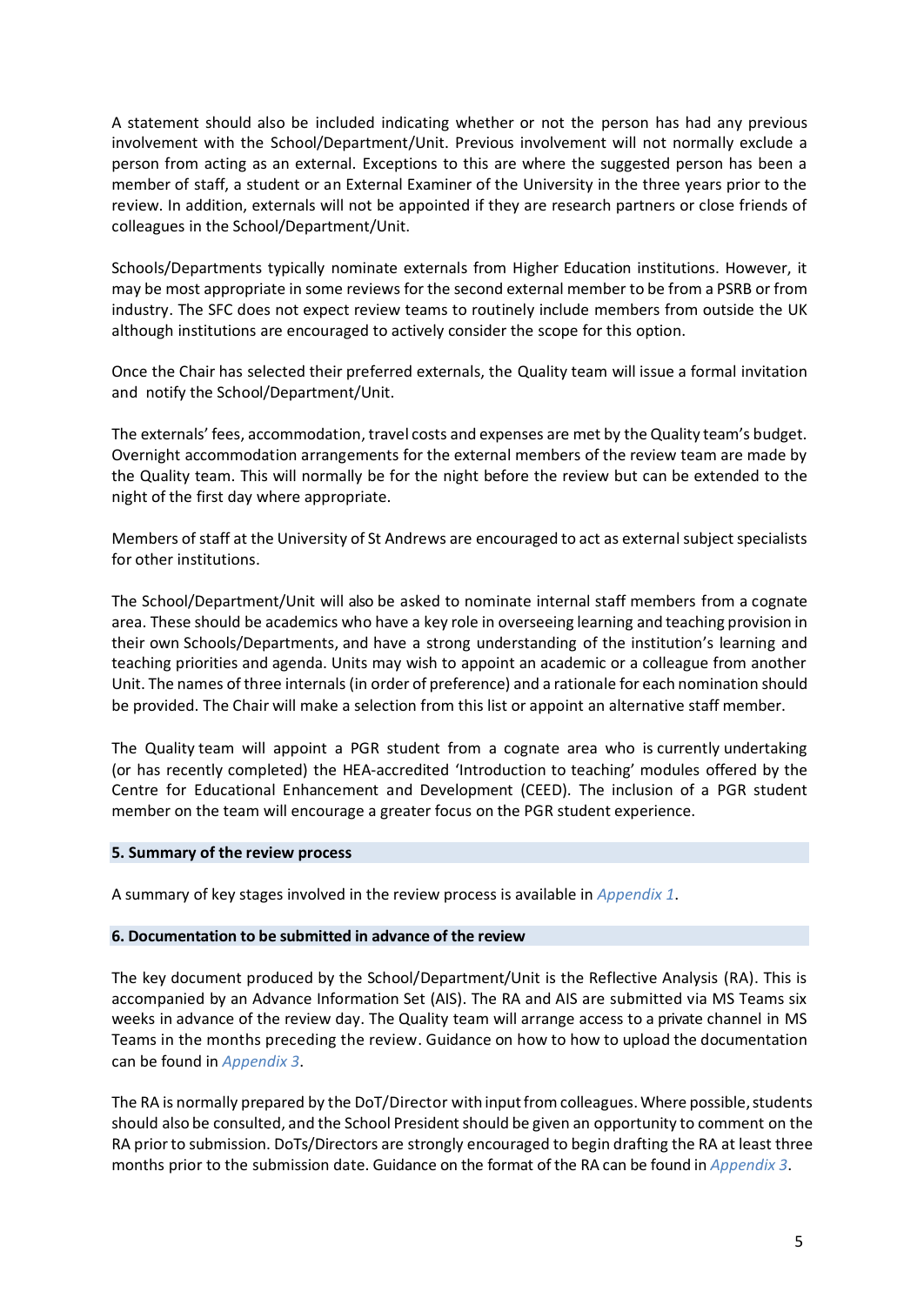The AIS comprises pre-existing documentation (with the exception of the review day programme) and will help the review team to identify specific areas for exploration during the review. Further information on the AIS can be found in *[Appendix 3](#page-11-0)*.

A template programme for Schools/Departments can be found in *[Appendix 4](#page-16-0)*. Where appropriate, the format of the review may be modified in consultation with the Quality team. There is no template for Unit reviews – programmes vary depending on the themes/format suggested by the Unit. The School/ Department/Unit is responsible for inviting relevant colleagues to the staff and student meetings in line with the agreed programme. Efforts should be made to ensure that the students are representative of as many different sections of the student body as possible. For example, those with experience of articulation and other widening access entry routes, international and home students, and students studying on a joint degree programme and a collaborative programme. A briefing note for students participating in a School/Department review (*[Appendix 6](#page-27-0)*) provides an explanation of the purpose and format of the review process, and can be used when recruiting students.

In addition to the RA and AIS, the School President/nominated student representative will gather feedback from students from all levels of study to produce a 'Student voice'. This will summarise what is working well and areas for development for exploration on the review day. With the permission of the School President/nominated student representative, this feedback will be shared with the DoT/ Director in advance of the review. Further information can be found in *[Appendix 5](#page-20-0)*.

#### **7. Review of the documentation**

The review team will be asked to provide the following reflections based on their analysis of the RA, AIS and student voice:

- Examples of good practice worthy of commendation and dissemination across the University.
- Areas of interest to explore on the review day.

These key themes will be collated and discussed by the review team during a planning meeting, which will be held one week in advance of the review via MS Teams. The key themes will also be shared with the School/Department/Unit. The review team may request additional information up to ten days prior to the review.

#### **8. The review day**

Reviews are normally held over one day. The review is intended to be a positive and valuable process for the School/Department/Unit. It aims to recognise and commend good practice, and support the enhancement of provision and the student learning experience. Colleagues will be encouraged to discuss the operation of their School/ Department/Unit, reflect on issues and challenges, and highlight examples of good practice worthy of dissemination across the University. Colleagues are warmly encouraged to contribute as fully and openly as possible in meetings. Aspects evidenced as routinely going well may not be discussed during the review day but may feature in the evaluative report. The review team will focus on innovative activities and areas of interest identified in the key themes document. Other discussion topics may emerge during the course of the day. Practical arrangements for reviews can be found in *[Appendix 7](#page-29-0)*.

The student meetings will be conducted via parallel sessionsto ensure the views of each level of study are represented and captured. The review team will split in two; one half of the team will meet with Sub-honours and PGT students, and one half will meet with Honours and PGR students.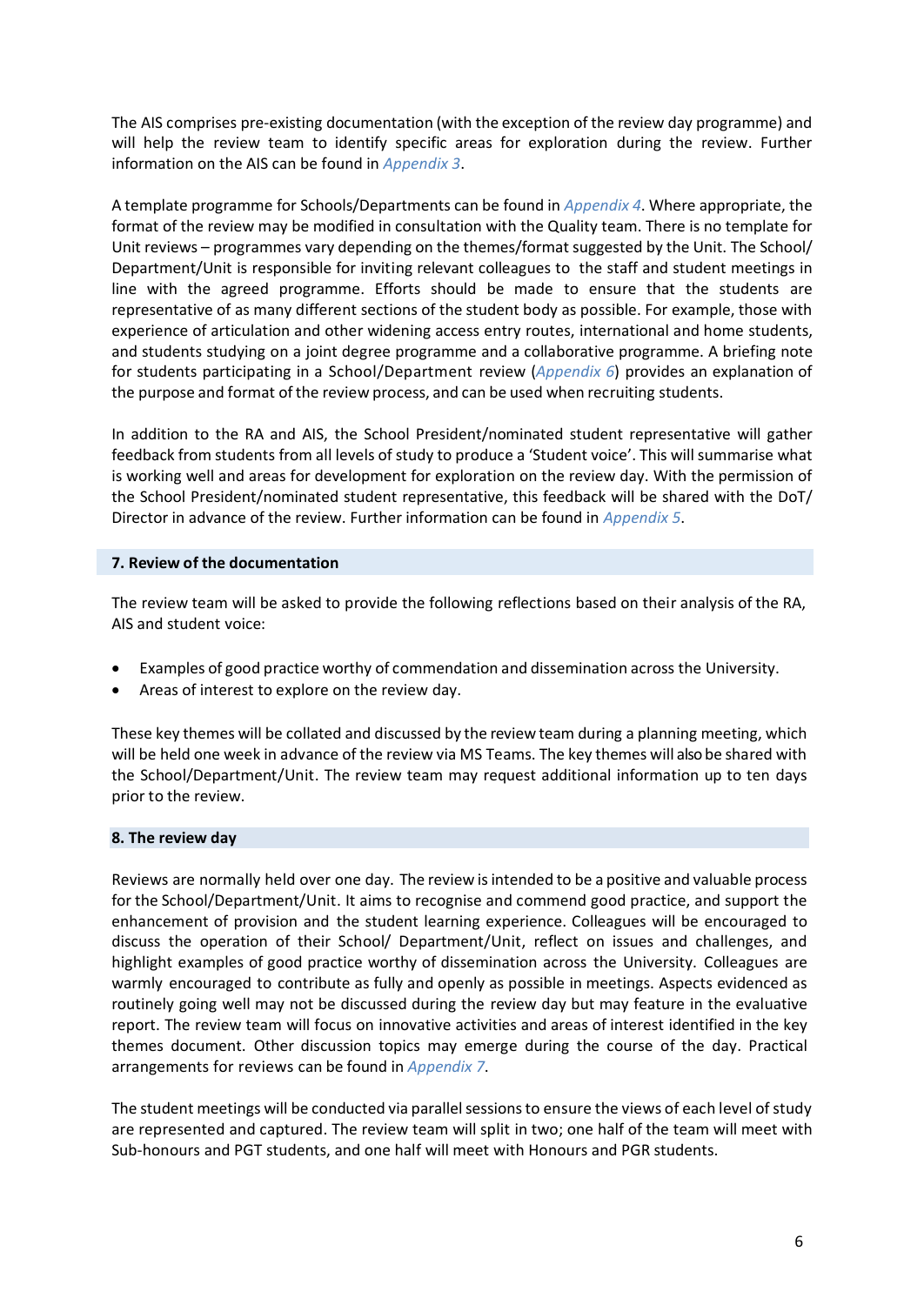The review team should be mindful that colleagues in the School/Department/Unit may feel apprehensive about the review. Efforts should be made to ensure that those meeting with the team are made to feel as comfortable as possible. The Chair should ensure the meetings are conversational and that all colleagues are given an opportunity to share their views

The team is encouraged to note examples of good practice and areas for development throughout the course of the day for easy retrieval at the final meeting of the day. The final meeting will be an opportunity for the review team to reflect on commendations and recommendations. These will be captured by the Coordinator and will form the basis of the evaluative report.

#### **9. Evaluative report**

The evaluative report will be written to the same headings asthe RA and will conclude with a series of commendations and recommendations for action, as well as a confidence statement ('confidence', 'limited confidence' or'no confidence').

The Academic Policy Officer (Quality) will share a list of commendations and recommendations with the review team within two weeks of the review. (Feedback from the final meeting of the review day will form the basis of the commendations and recommendations). The review team will be asked to provide feedback via tracked changes. The externals will be invited to provide commentary for two sections of the report within three weeks of the day, taking account of any relevant commendations and recommendations that have been agreed by the team.

The Academic Policy Officer (Quality) will circulate a draft report to the review team for feedback within four weeks of the review. Once approved by the team, the report will be provided to the School/ Department/Unit within six weeks of the review. This will be in final draft form to allow the correction of factual errors. A final version of the report will be submitted to AMG. Recommendationsthat pertain to other areas of the University will be forwarded to the appropriate colleague/committee/Unit.

The DoT is asked to share the review outcomes with staff and students as follows:

- Meet with the School President to discuss the evaluative report.
- Prepare a summary for SSCC comprising: the commendations and recommendations arising from the review; the outcome of the review (confidence statement); the School/Department's proposed actions in response to the recommendations; and a formal note of thanks to those who participated in the process. The DoT may wish to provide SSCC with a progress update at a future meeting.
- Circulate the summary prepared for SSCC to all students in the School/Department.

Directors are asked to tailor the above process to their Unit. Review outcomes can also be shared in marketing materials and on the School/Department/Unit website.

#### **10. Action plan**

The School/Department/Unit will be asked to submit an action plan to outline intended actions and timescales as a consequence of the review team's recommendations. The action plan should be discussed with the School/Department's Learning & Teaching Committee and Student Staff Consultative Committee (SSCC) prior to submission, and actions should be clearly understood by students. The action plan should include a statement on the steps taken to share with staff and students the review outcomes and related actions.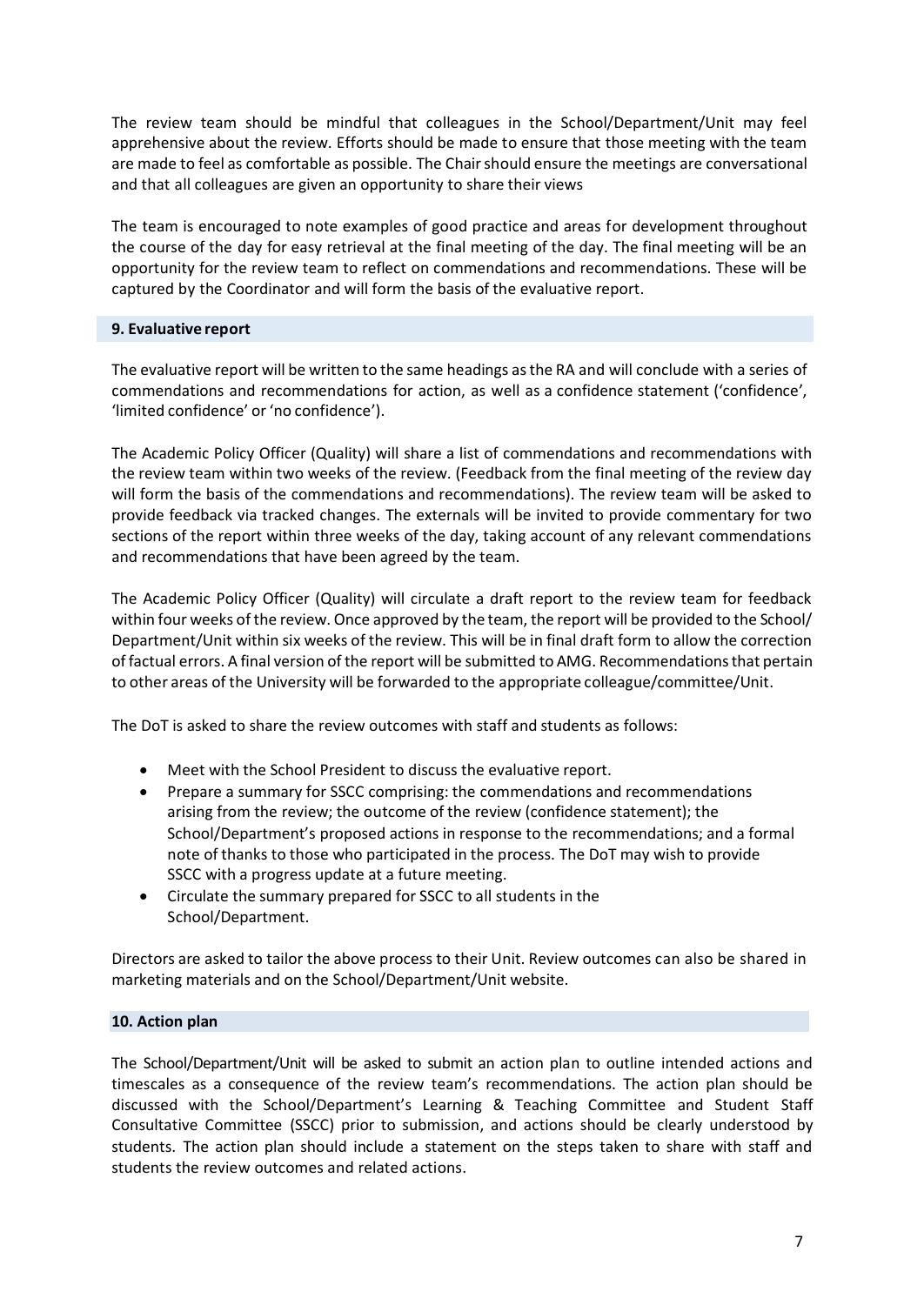AMG will review the plan to ensure that the recommendations have been adequately addressed, and that staff and students received feedback on the outcomes of the review and were consulted on the production of the plan. AMG may request further follow-up reports in certain circumstances, for example where the plan indicates the setting up of a working group, pilot or initiative.

#### **11. Year-on update**

The School/Department/Unit will be asked to provide a progress update on the action plan one year from the submission of the action plan. This will require the DoT/Director to revisit the action plan and provide a short update in red for each action. AMG will consider the update and either approve or request additional information in order to complete the review process.

#### **12. How review data including outcomes are shared/used**

Personal data will be shared in-line with the statutory code for information sharing. When planning and conducting reviews, the University will only share personal data as necessary to meet the requirements set - care will be taken when authoring the Reflective Analysis and compiling the Advance Information Set to ensure that individuals and their experiences are only identified where necessary to inform the review process. The Quality team and the University Data Protection Officer are available to provide advice and support.

The University reflects on strategic issues arising from reviews and other quality processes, and makes use of this information as part of its strategic approach to quality enhancement.

The Quality team produces an annual summary of themes and feedback from some of the University's quality monitoring processes (Annual Academic Monitoring, reviews and External Examiner reports). This report highlights common themes arising from reviews for consideration at institutional level by the AMG and the University's Learning and Teaching Committee (LTC).

#### **13. Student engagement**

Student engagement is a vital component of the review process. Students will be asked to engage prior to the review, during the review and following the review. As noted in section 6, the School President/ nominated student representative will gather feedback from students from all levels of study to produce a 'Student voice'. This will summarise what is working well and areas for development for exploration on the review day. A student briefing note (*[Appendix 6](#page-27-0)*) explains the purpose of the review and how students can contribute to each stage of the process.

The School/Department/Unit should notify students about the review at an early stage, for example the first SSCC meeting in the academic session in which the review will be held. The RA should be evidenced-based and include reflection on student feedback obtained via routine quality mechanisms such as SSCCs, module evaluation questionnaires (MEQs) and external national surveys.

The DoT/Director and School President/nominated student representative will be responsible for identifying a cross-section of students to meet the review team. They should be representative of the cohort and include (but not be limited to) class reps. The School President will be expected to take part in the meeting with Honours students.

The review team will ask students about their experiences, for example in relation to assessment and feedback; the availability and quality of learning resources and study space; and support services such as the Library and Careers. Students will be able to raise and discuss other topics. Students are encouraged to share any difficulties or shortcomings they have encountered. Notes will be made during the discussions but no comments will be attributed to any individuals. Staff members from the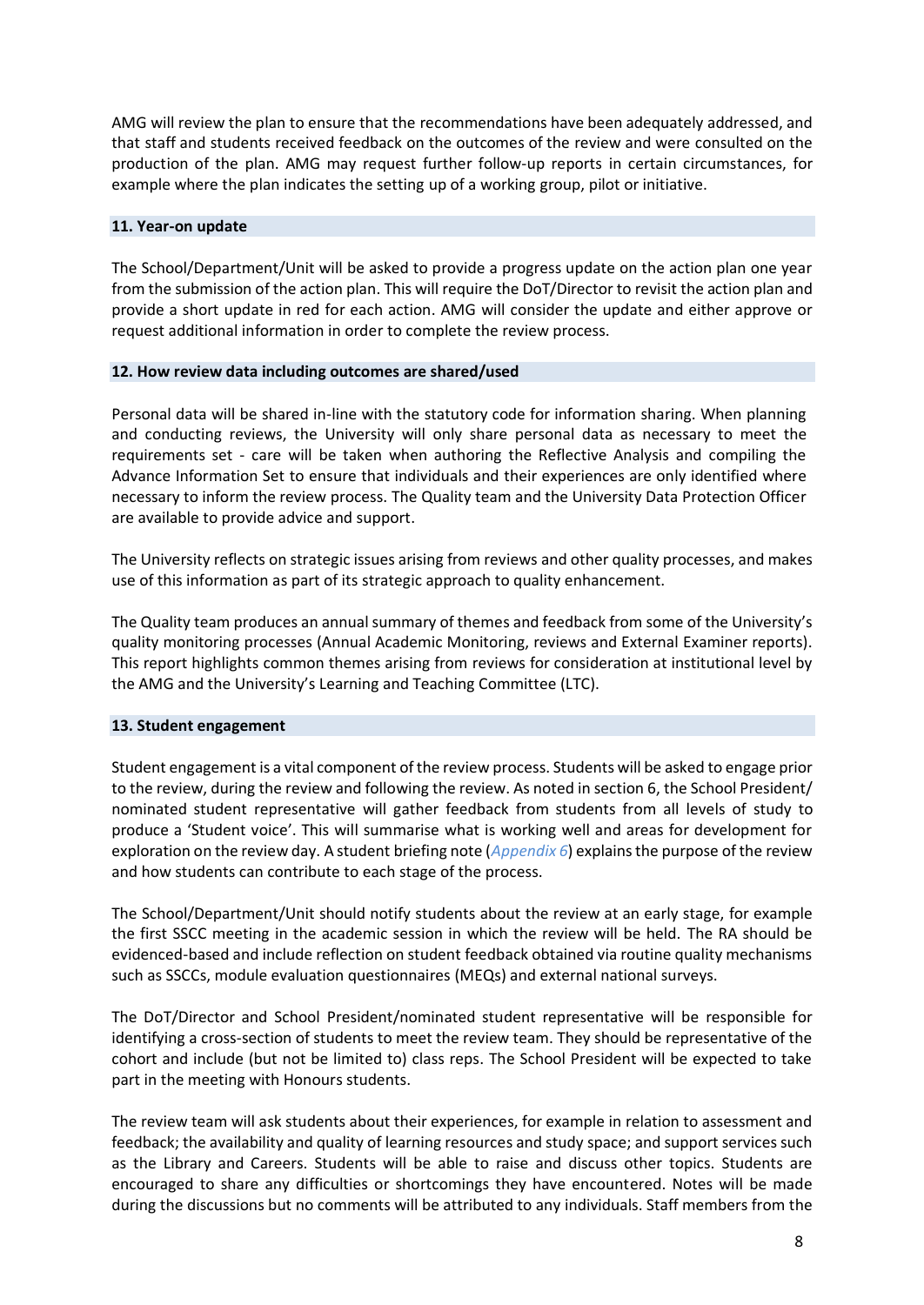School/Department/Unit will not be present during the student meetings. Students are also represented on the review team by way of the Director of Education and a PGR representative.

Students will be informed of the review outcomes via a SSCC or other mechanisms as appropriate. Comments should be invited on proposed actions to be taken in response to the review team's recommendations prior to the submission of an action plan. The action plan and year-on update will require input and approval from the Teaching Committee.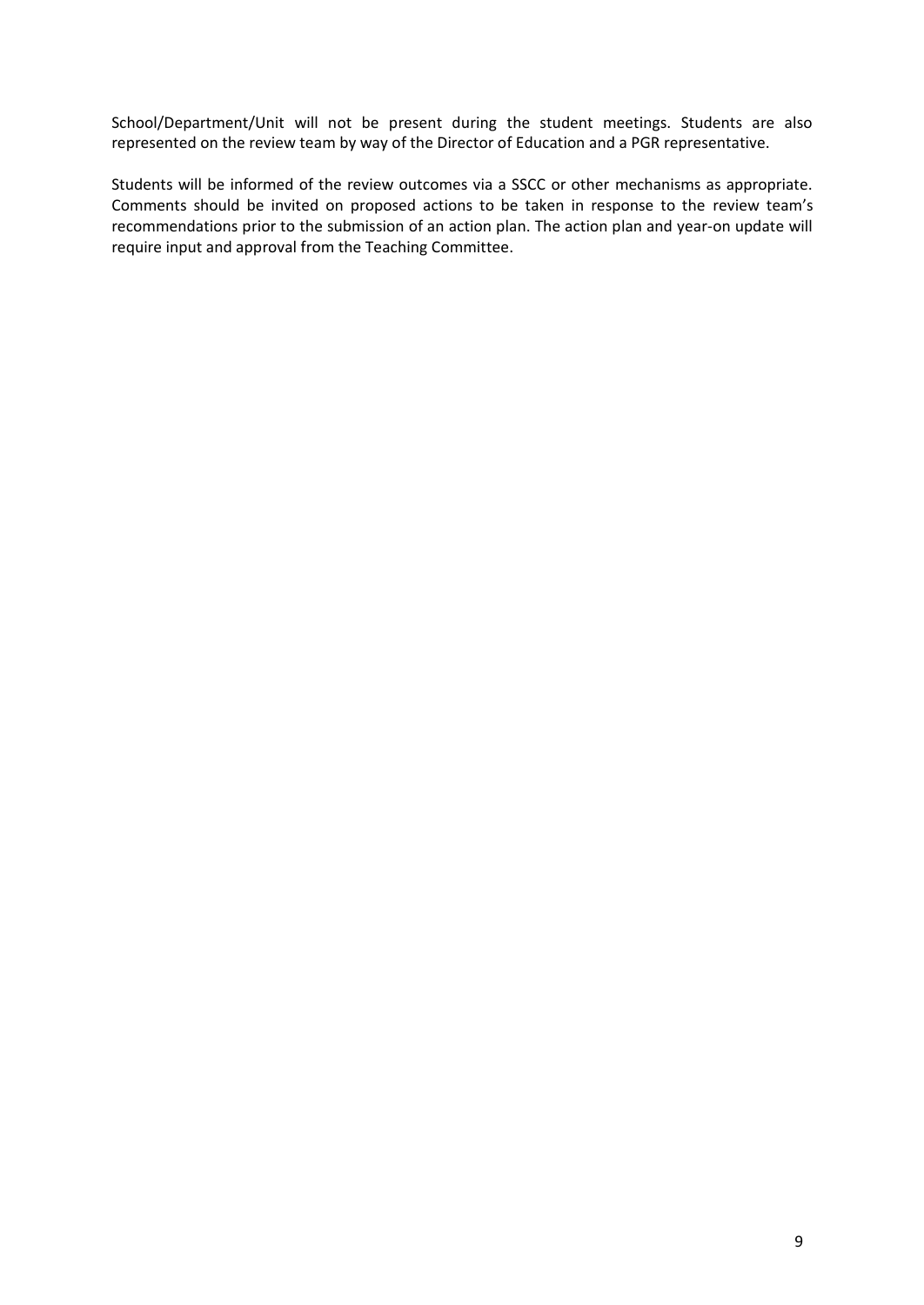# <span id="page-9-0"></span>**Appendix 1: Summary of the review process**

| <b>Timescale</b>                               | Prior to the review day                                                                                                                                                                                                                                                               |
|------------------------------------------------|---------------------------------------------------------------------------------------------------------------------------------------------------------------------------------------------------------------------------------------------------------------------------------------|
| Academic year<br>prior to review               | The Chair of the review team, Academic Policy Officer and Quality team's<br>Administrator holds an initial meeting with the Head of School and DoT or Unit<br>Director to discuss the review process                                                                                  |
| Academic year<br>prior to review               | The Quality team provides access to the URLT Team and School/ Department/ Unit<br>specific channel in MS Teams                                                                                                                                                                        |
| 6 weeks prior to<br>review                     | DoT/Director submits the Reflective Analysis and AIS, and the School President<br>submits a student voice. Process for gathering student feedback for Unit reviews to<br>be discussed during the initial meeting                                                                      |
|                                                | Documentation considered by the review team. Some additional information may<br>be requested by the team                                                                                                                                                                              |
| 2 weeks prior to<br>review                     | DoT/Director submits an updated version of the programme for consideration at<br>the review team planning meeting. The Quality team's Administrator issues<br>meeting MS Teams invites to attendees. Review team submits key themes                                                   |
| 7-10 days prior to<br>review                   | Review team holds pre-meeting to discuss key themes and programme                                                                                                                                                                                                                     |
| 1 week prior to<br>review                      | Collated themes shared with DoT/Director for circulation to review participants                                                                                                                                                                                                       |
|                                                | The review day                                                                                                                                                                                                                                                                        |
|                                                | Review team meets with the Head and DoT or Director, and groups of staff and<br>students. Review team meets Head and DoT/Director at the end of day to clarify<br>any points and to formally thank them for their participation. No feedback issued<br>at this stage                  |
|                                                | After the visit                                                                                                                                                                                                                                                                       |
| 1-2 weeks after<br>review                      | Academic Policy Officer circulates draft commendations and recommendations to<br>the review team for approval                                                                                                                                                                         |
| 2 weeks after<br>review                        | Externals submit commentary for inclusion in the evaluative report                                                                                                                                                                                                                    |
| 3-4 weeks after<br>review                      | Academic Policy Officer circulates a draft evaluative report to the team for input                                                                                                                                                                                                    |
| 6 weeks after<br>review                        | Report shared with the School/Department/Unit in final draft form to allow for any<br>factual corrections. Once finalised, the School/Department/ Unit shares the report<br>outcomes with staff and students, and the Academic Policy Officer (Quality) shares<br>the report with AMG |
|                                                | School/Department/Unit shares report outcomes with staff and students                                                                                                                                                                                                                 |
| 6-8 weeks after<br>report finalised            | School/Department/Unit produces action plan in response to the<br>recommendations. Action plan considered by AMG                                                                                                                                                                      |
| One year after<br>submission of<br>action plan | School/Department/Unit provides year-on update for consideration by AMG.                                                                                                                                                                                                              |

The key stages of the process are summarised below along with indicative timeframes.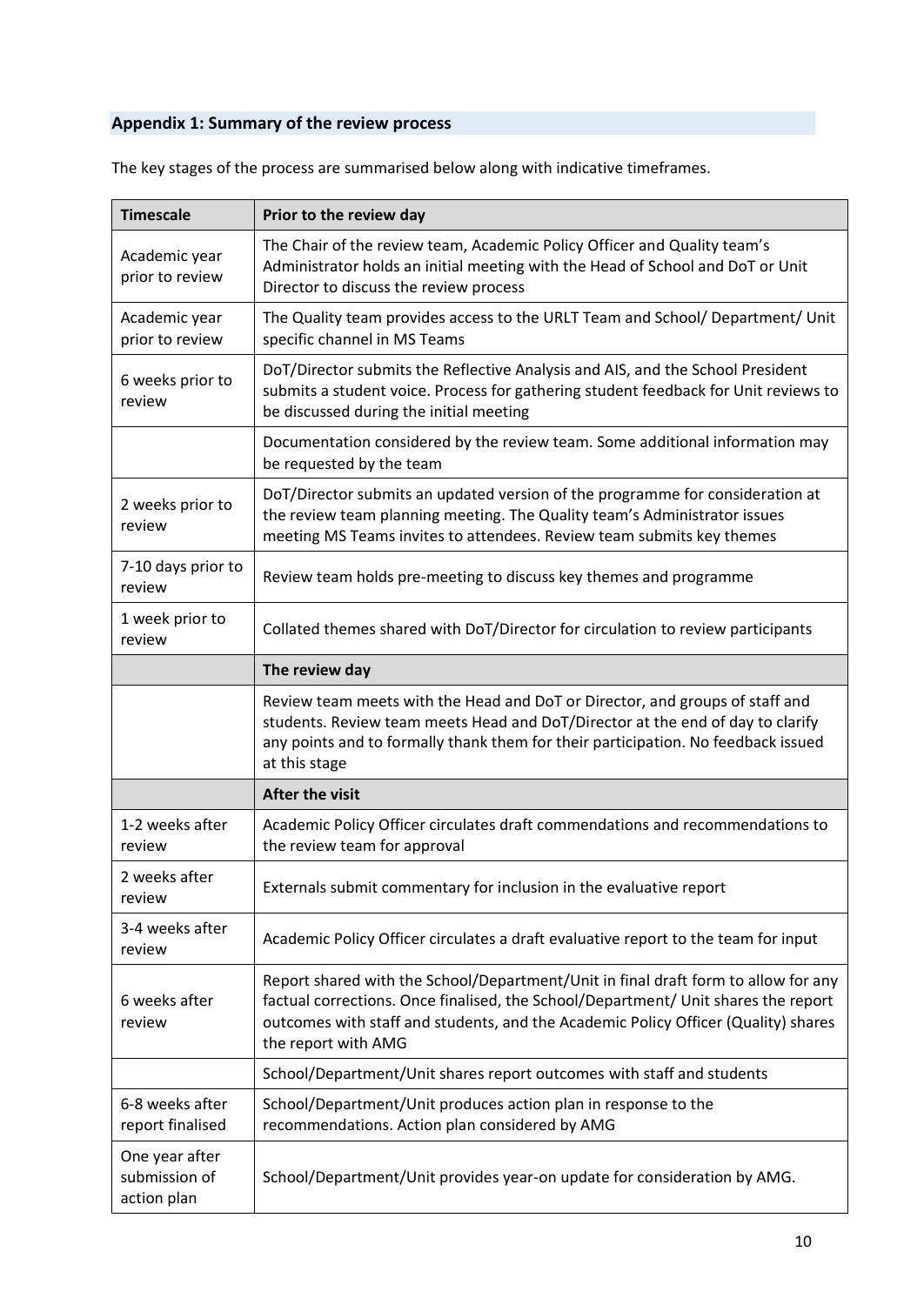# <span id="page-10-0"></span>**Appendix 2: Checklist for DoTs and Unit Directors**

#### **In advance of the review**

- Attend an initial meeting with the Chair of the review team, the Academic Policy Officer and Quality team's Administrator to discuss the review process.
- Provide nominees for two external subject specialists and a senior internal colleague from a cognate discipline.
- If the review is being held on campus, book suitable venues in the School/Department/Unit to act as the main base for the review team and for any parallel meetings. The main base must comfortably accommodate up to 16 people.
- Draft the Reflective Analysis (RA) in collaboration with colleagues.
- Submit the RA and Advanced Information Set (AIS) to the relevant channel in Teams.
- Create a programme for the review day in consultation with the Quality team. This includes:
	- Determining the sequencing of the meetings for the review day
	- Recruiting the relevant staff for each meeting
	- Working with the School President/nominated student representative to recruit students for the student meetings
	- For virtual reviews, nominate a lead for each meeting to field the questions asked by the team to the appropriate attendee.
	- Circulating the final programme to staff and students.

For campus-based reviews, the Quality team will organise travel and accommodation for the review team, and catering for the review day. Further information on practical arrangements is available in *[Appendix 7](#page-29-0)*.

#### **On the day of the review**

- Provide a 10-minute (max) presentation or introduction at the first meeting of the day. This is delivered by the Head of School and/or DoT or the Director. This should include a brief overview of the School/Department/Unit (e.g. student and staff numbers, management structure, current status of School/Department/Unit and future plans/strategy) as well as what the School/ Department/Unit would like to get out of the day.
- Attend other relevant meetings including the last meeting of the day. The review team would like to meet with a wide selection of staff, so it should not be necessary for the DoT/Director to attend all meetings.

# **After the review**

- Review the draft evaluative report produced by the review team and notify the Quality team of any factual corrections.
- Provide a response to the recommendations arising from the review by way of an action plan. A template is available in *[Appendix 8](#page-31-0)*.
- Share the review outcomes with students and staff.
- Submit a year-on update one year after submission of the action plan. This will be considered by AMG who will approve the update or recommend further actions.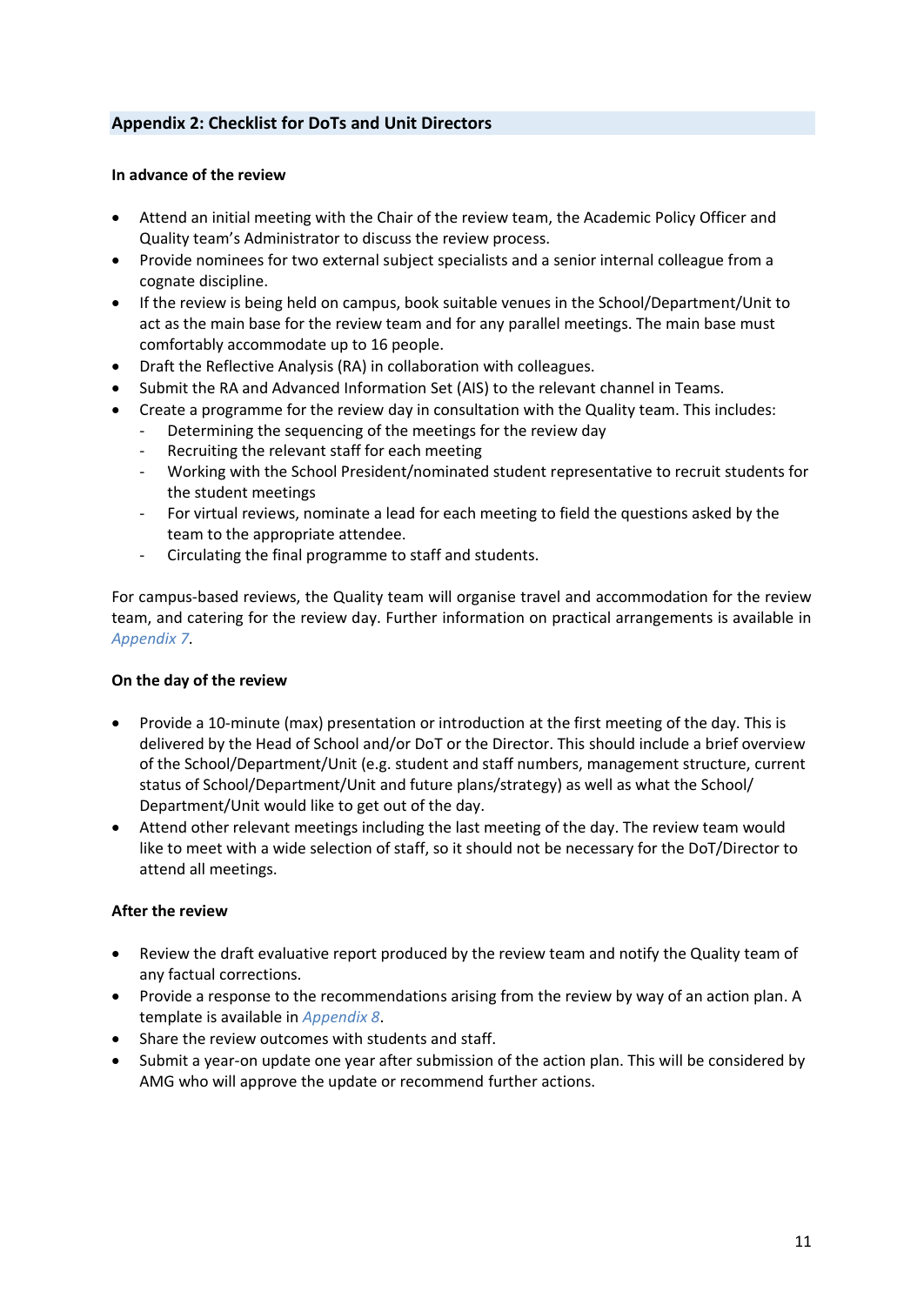# <span id="page-11-0"></span>**Appendix 3: Reflective Analysis and Advance Information Set**

This appendix provides guidance on the preparation, content and structure of the Reflective Analysis (RA) and advance information set (AIS). The RA and AIS should function as an integrated suite of information.

An effective RA:

- mirrors the headings in *[ANNEX A](#page-12-0)/[ANNEX B](#page-14-0)* of this appendix
- takes into account all credit bearing provision, as well as other aspects of the student experience delivered by the School/Department
- is open and honest, and strives to offer not just description, but also analysis and critical reflection with supporting evidence
- identifies good practice, areas prioritised for development and/or enhancement, and areas that continue to present a challenge
- is a collective and inclusive endeavour with content based on student and staff consultation, and evidence of shared ownership and contribution
- is easy to read and navigate, focused, succinct and of appropriate length. It should not exceed 15 pages (4000 words). A bullet point format is encouraged
- is submitted as a PDF using Calibri typeface at 12 point type size.

The AIS should comprise pre-existing documentation, and it should help the team to identify specific areas for exploration. The information should be presented in an easy-to-use format with an overall summary document to explain the contents.

The format of the RA and AIS for Schools/Departments can be found in *[ANNEX A](#page-12-0)* of this appendix. The format of the RA and AIS for Units can be found in *[ANNEX B](#page-14-0)* of this appendix. Guidance on how to submit the RA and AIS is available in *[ANNEX C](#page-15-0)*.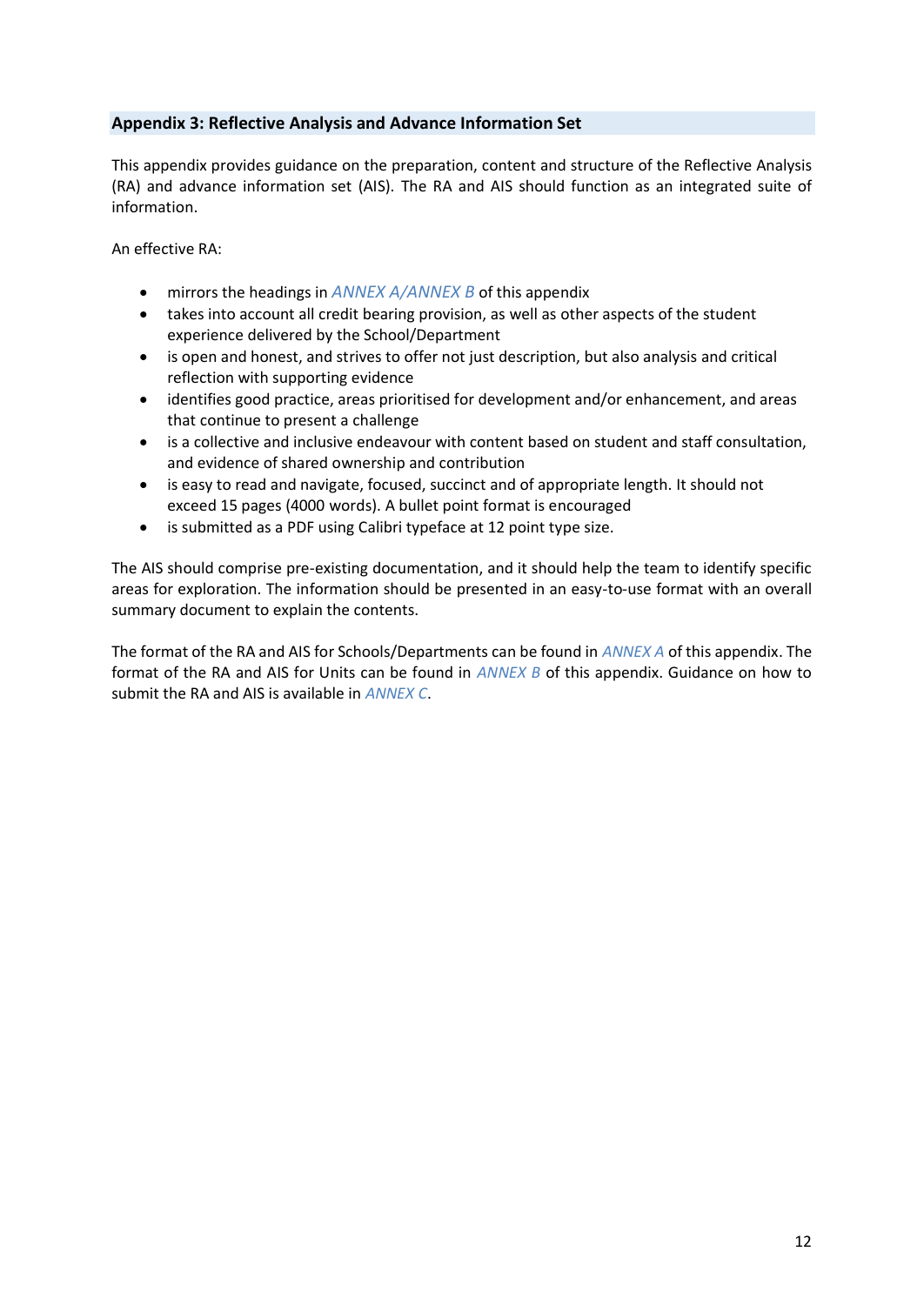# <span id="page-12-0"></span>**ANNEX A: REFLECTIVE ANALYSIS TEMPLATE FOR SCHOOLS/DEPARTMENTS**

#### **1. Introduction (no more than 2 pages)**

- a. The development and approval process for the RA
- b. What the School would like to gain from the review process and specific areas the School would like the review team to explore
- c. A brief update on actions taken in response to the previous review

#### **2. School/Department context and strategy (no more than 2 pages)**

- a. Range of provision under review
- b. Staffing
- c. Significant changes since the last review
- d. Student numbers, composition and key trends
- e. Strategic priorities and alignment with the [Education Strategy](https://www.st-andrews.ac.uk/policy/academic-policies-quality-and-standards/education_strategy.pdf) themes, i.e. world-leading, global, entrepreneurial, and diverse St Andrews

#### **3. Enhancing the student experience**

*Schools are asked to provide brief commentary on the approach to and effectiveness of:* 

- a. Supporting students in their learning
- b. Listening and responding to the student voice
- c. Accessibility, inclusivity and widening participation
- d. Developing employability and graduate attributes

#### **4. Enhancing learning and teaching**

*Schools are asked to provide brief commentary on the approach to and effectiveness of:* 

- a. Curriculum design and development (at modular and programme level)
- b. Intended learning outcomes
- c. Assessment and feedback
- d. UG and PGT teaching structures and methods
- e. PGR supervision, review and skills training
- f. Resources for learning and teaching
- g. Identifying and sharing good practice within the School, University and beyond
- h. Engaging, supporting and developing staff
- i. Engaging with the Enhancement Theme

#### **5. Managing quality and academic standards**

*Schools are asked to provide brief commentary on the use (and usefulness) of external and internal benchmarks in the design and delivery of programmes.*

- a. UK Quality Code, SCQF and Subject Benchmark Statements
- b. Professional, Statutory and Regulatory Bodies (if relevant)
- c. Course and programme approval
- d. Annual Academic Monitoring
- e. External Examining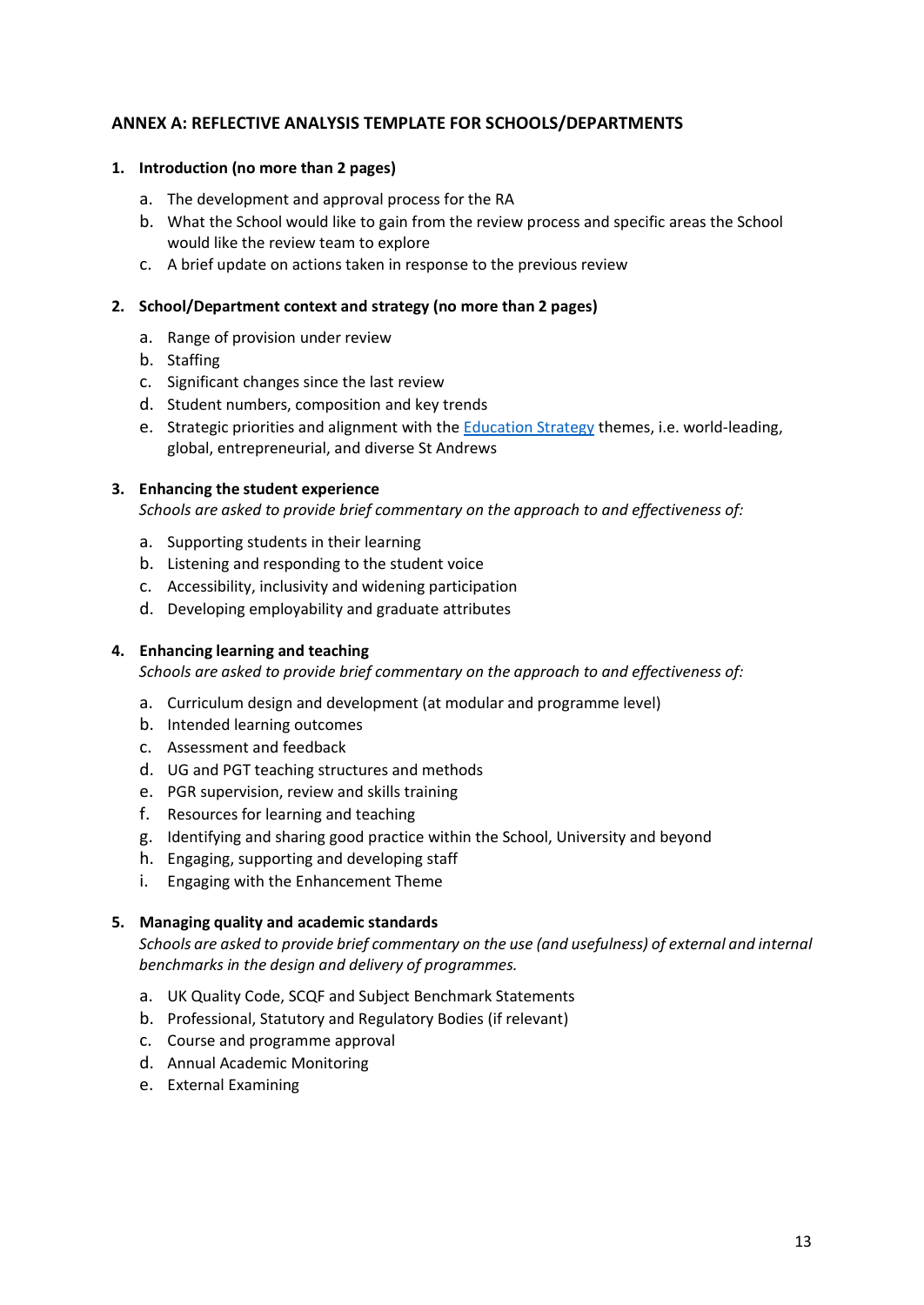# **AIS FOR SCHOOLS/DEPARTMENTS**

For ease of reference, documents should be converted into PDFs and labelled as follows:

| <b>File name</b>                           | <b>Requirements</b>                                                                                                                                                            |
|--------------------------------------------|--------------------------------------------------------------------------------------------------------------------------------------------------------------------------------|
| <b>AISOO Contents list</b>                 | Coversheet that briefly outlines the contents of the AIS                                                                                                                       |
| AIS01 Draft programme                      | The draft programme should include the names and job titles of<br>staff in attendance. A final version with student names should be<br>submitted 2 weeks before the review day |
| AIS02 Cohort handbooks                     | UG, PGT and PGR handbooks as a single PDF with bookmarks or<br>provide hyperlinks to the handbooks in a PDF                                                                    |
| AIS03 SSCC meeting minutes                 | A sample of (2-3) Student-Staff Consultative Committee meeting<br>minutes. Each meeting should be clearly titled and provided as a<br>single PDF                               |
| AIS04 Module handbooks                     | No more than two module handbooks for each level (1000, 2000,<br>3000, 4000, and 5000) as a single PDF with bookmarks                                                          |
| AISO5 Staff list                           | A staff list including teaching and administrative duties                                                                                                                      |
| <b>AISO6 External Examiner</b><br>reports* | External Examiner reports for the previous two years                                                                                                                           |
| AIS07 Programme<br>specifications*         | A hyperlink to the School/Department's programme<br>specifications                                                                                                             |
| AIS08 AAM report*                          | Annual Academic Monitoring report from the previous academic<br>year                                                                                                           |
| AIS09 NSS results*                         | NSS results for the previous academic year                                                                                                                                     |
| AIS10 Teaching factsheet*                  | Teaching factsheet produced by Planning                                                                                                                                        |
| AIS11 URLT year-on update*                 | Year-on update from previous University-led review of learning<br>and teaching                                                                                                 |
| AIS12 PSRB documentation                   | Accreditation letter(s)/report(s) from relevant professional,<br>statutory or regulatory bodies (PSRBs) if appropriate                                                         |

\* These files will be uploaded to your School/Department specific channel by the Quality team.

A student voice reflecting on the Unit's strengths and areas for development will also be considered by the review team. (This is gathered by the School president and sent to the Quality team). This feedback will be shared with the Unit in advance of the review with the School President's permission.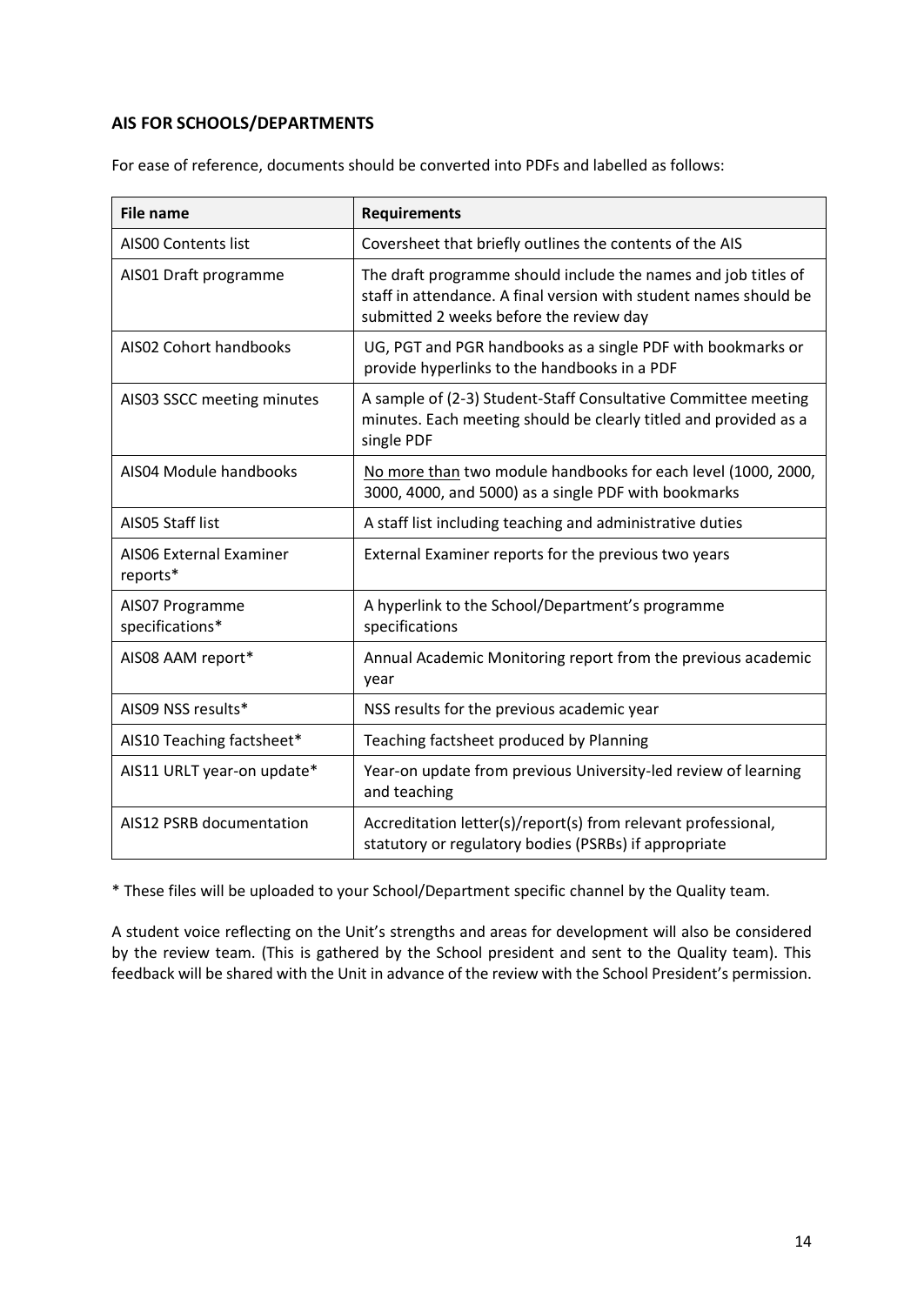# <span id="page-14-0"></span>**ANNEX B: REFLECTIVE ANALYSIS TEMPLATE FOR UNITS**

In light of the varied remits of Units, a degree of flexibility is exercised in terms of the structure of the Reflective Analysis. However, Units are asked to ensure the following areas feature:

- 1. Introduction *In addition to a general overview, this section should include any specific areas the Unit would like the team to explore and what the Unit would like to gain from the process*
- 2. Brief overview of provision/structure of Unit
- 3. Notable achievements and developments since the last review
- 4. Engagement with students and other internal and external stakeholders
- 5. Unit's impact on the student learning experience and ways in which the Unit supports high quality learning and teaching and continuous quality enhancement
- 6. Professional development of staff
- 7. Space and resources (for Unit staff and students)
- 8. Evaluation of provision (strengths, weaknesses, opportunities, threats)
- 9. Points of focus for further development/ambitions
- 10. Consideration of the values of appropriate University strategies
- 11. Conclusion

A student voice reflecting on the Unit's strengths and areas for development will also be considered by the review team. The Quality team will discuss this with the Unit and Director of Education to identify the most effective way to gather this feedback. A nominated student will take responsibility for collating the feedback and sharing this with the Quality team. This anonymised feedback will be shared with the Unit in advance of the review with the coordinating student's permission.

The AIS for Units reviews will comprise:

- 1. Draft programme with an indication of staff in attendance. (Student names can be added nearer the time of the review day)
- 2. Organisation chart
- 3. Staff list including positions held
- 4. Operational and strategic plans
- 5. Minutes of management group and Unit meetings (if appropriate)
- 6. Survey feedback relating to services provided by the Unit (including NSS and iGrad) if applicable
- 7. Samples of promotional/guidance materials if applicable
- 8. Any other supporting documentation agreed with the Unit that will help provide an overview of the Unit's activities.

The Quality team will provide the action plan from the previous review.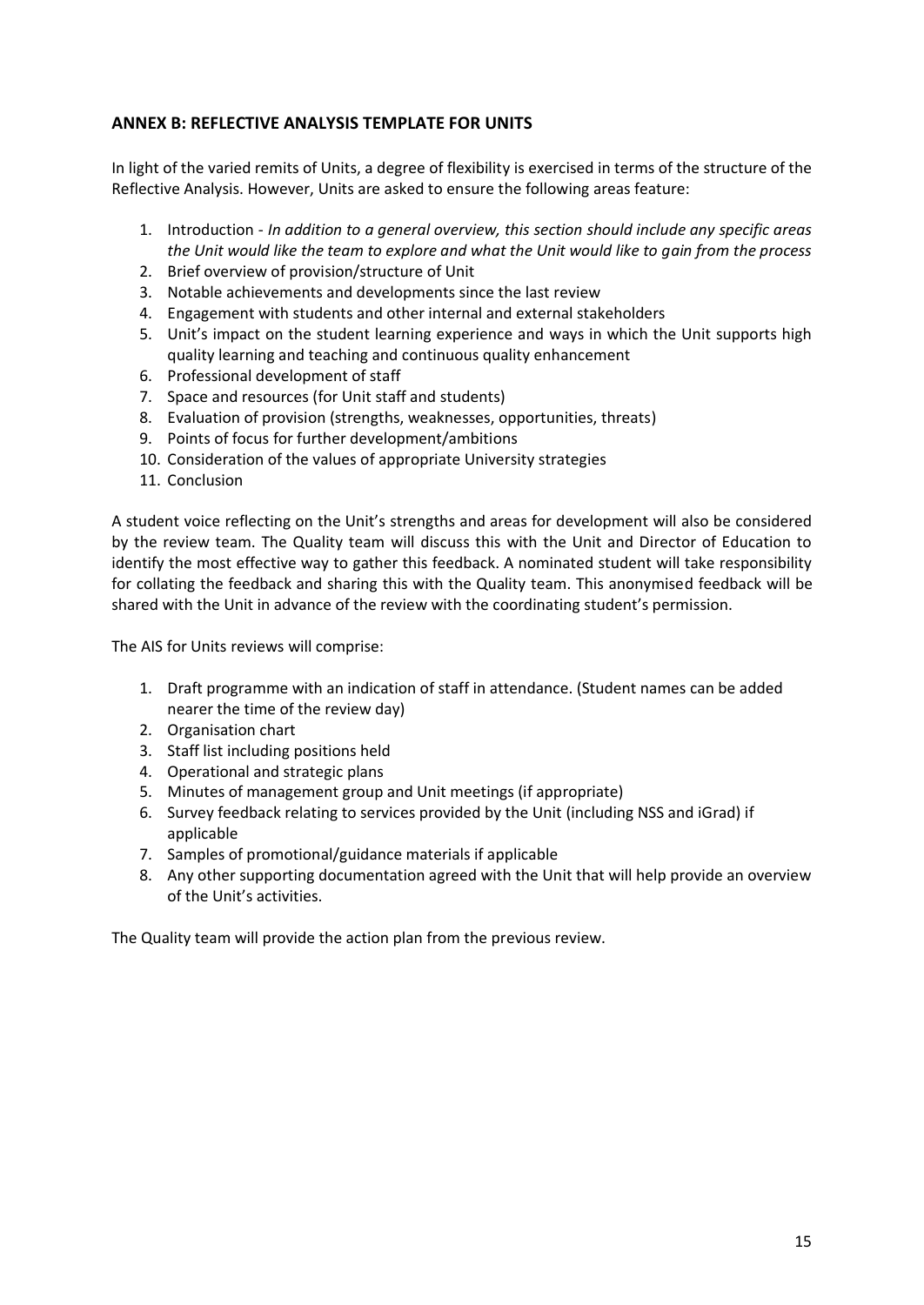#### <span id="page-15-0"></span>**ANNEX C: SUBMISSION OF THE RA AND AIS**

The RA and AIS should be uploaded into the School/Department/Unit specific channel in MS Teams. Select the 'files' tab next to the channel name, under the search bar at the top of the window [1]. Drag and drop the files to be uploaded into the area marked below [2]. Once in MS Teams, files are automatically saved and visible to all within the team/channel.

| $\mathbb{Z}$ | Search or type a command                                                                                                                  |
|--------------|-------------------------------------------------------------------------------------------------------------------------------------------|
|              | Graduate School Pos Files<br>$\cup$                                                                                                       |
|              | + New $\vee$ $\bar{\uparrow}$ Upload $\hat{\mathbb{G}}$ Sync $\otimes$ Copy link $\bar{\downarrow}$ Download + Add cloud storage $\cdots$ |
|              | <b>Graduate School</b>                                                                                                                    |
|              | Modified $\downarrow \; \vee \;$ Modified By $\vee$<br>Name $\smallsmile$                                                                 |
|              |                                                                                                                                           |
|              |                                                                                                                                           |
|              |                                                                                                                                           |
|              |                                                                                                                                           |
|              |                                                                                                                                           |
|              |                                                                                                                                           |
|              | Drag files here                                                                                                                           |
|              |                                                                                                                                           |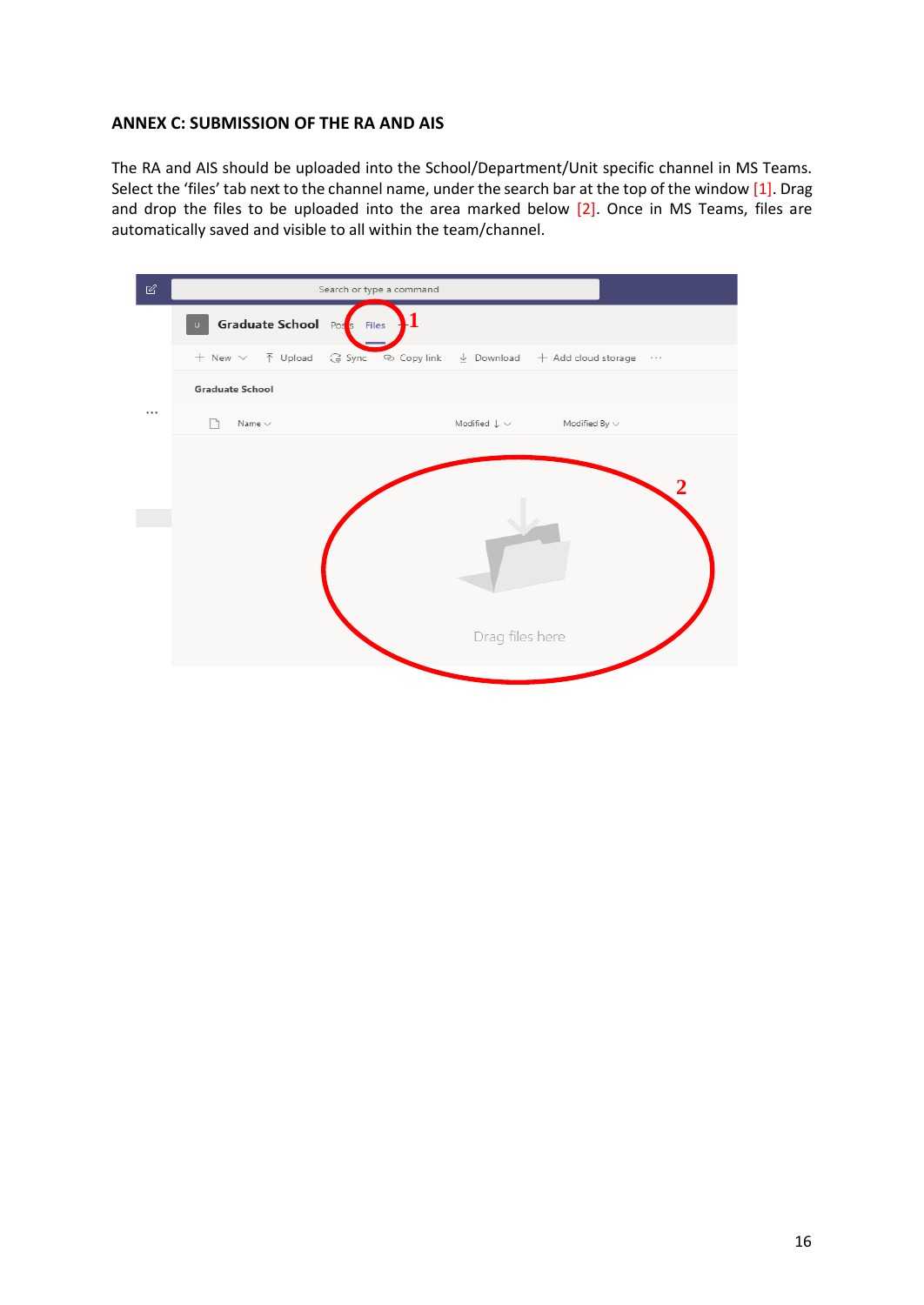# <span id="page-16-0"></span>**Appendix 4: Programme for reviews of Schools and Departments**

The review day follows a standard format. Two sample programmes can be found below: one for virtual reviews and one for campus-based reviews. There is scope to make some adjustments where appropriate, for example adding an extra meeting with another group of staff. Please discuss this with the Quality team.

#### **University-led review of learning and teaching <School/Department> <Date of review>**

#### **Programme for virtual reviews**

| 0850 | <b>Review team convenes</b>                                                                                                                                                                                                                                                                                                                                                       |                                                                                                                                                                 |  |
|------|-----------------------------------------------------------------------------------------------------------------------------------------------------------------------------------------------------------------------------------------------------------------------------------------------------------------------------------------------------------------------------------|-----------------------------------------------------------------------------------------------------------------------------------------------------------------|--|
| 0900 | Overview of School This will include a 10-minute (max) presentation or introduction by the<br>School/Department. This should include a brief overview of the School/Department (e.g. student<br>and staff numbers, management structure, current status of School/Department and future<br>plans/strategy) as well as what the School/Department would like to get out of the day |                                                                                                                                                                 |  |
|      | Name, Head of School<br>1.<br>2.<br>Name, Director of Teaching                                                                                                                                                                                                                                                                                                                    |                                                                                                                                                                 |  |
| 1000 | <b>Comfort break</b>                                                                                                                                                                                                                                                                                                                                                              |                                                                                                                                                                 |  |
| 1020 | Meeting with support staff                                                                                                                                                                                                                                                                                                                                                        |                                                                                                                                                                 |  |
|      | Name and job title<br>1.<br>2.<br>Name and job title<br>3.<br>Etc                                                                                                                                                                                                                                                                                                                 |                                                                                                                                                                 |  |
| 1050 | <b>Review team convenes</b>                                                                                                                                                                                                                                                                                                                                                       |                                                                                                                                                                 |  |
| 1100 | Recruitment, admissions, advising and exchanges                                                                                                                                                                                                                                                                                                                                   |                                                                                                                                                                 |  |
|      | Name and capacity within which they are attending, e.g. Admissions Officer<br>1.<br>Name and capacity within which they are attending, e.g. Study Abroad Coordinator<br>2.<br>Name and capacity within which they are attending, e.g. Sub-Hons Adviser<br>3.<br>Etc<br>4.                                                                                                         |                                                                                                                                                                 |  |
| 1135 | <b>Comfort break</b>                                                                                                                                                                                                                                                                                                                                                              |                                                                                                                                                                 |  |
| 1150 | Curriculum and assessment (including examinations and feedback)                                                                                                                                                                                                                                                                                                                   |                                                                                                                                                                 |  |
|      | Name and capacity within which they are attending, e.g. Director of Teaching<br>1.<br>Name and capacity within which they are attending, e.g. Exams Officer<br>2.<br>3.<br>Etc                                                                                                                                                                                                    |                                                                                                                                                                 |  |
| 1230 | Lunch                                                                                                                                                                                                                                                                                                                                                                             |                                                                                                                                                                 |  |
| 1315 | <b>Meeting with taught Postgraduate</b><br>students<br>School/Department to recruit around 12<br>students<br>Name, year and degree programme<br>1.<br>2.<br>Name, year and degree programme<br>3.<br>Etc.                                                                                                                                                                         | <b>Meeting with PhD students (including Tutors)</b><br>School/Department to recruit around 12 students<br>1. Name and year<br>2.<br>Name and year<br>3.<br>Etc. |  |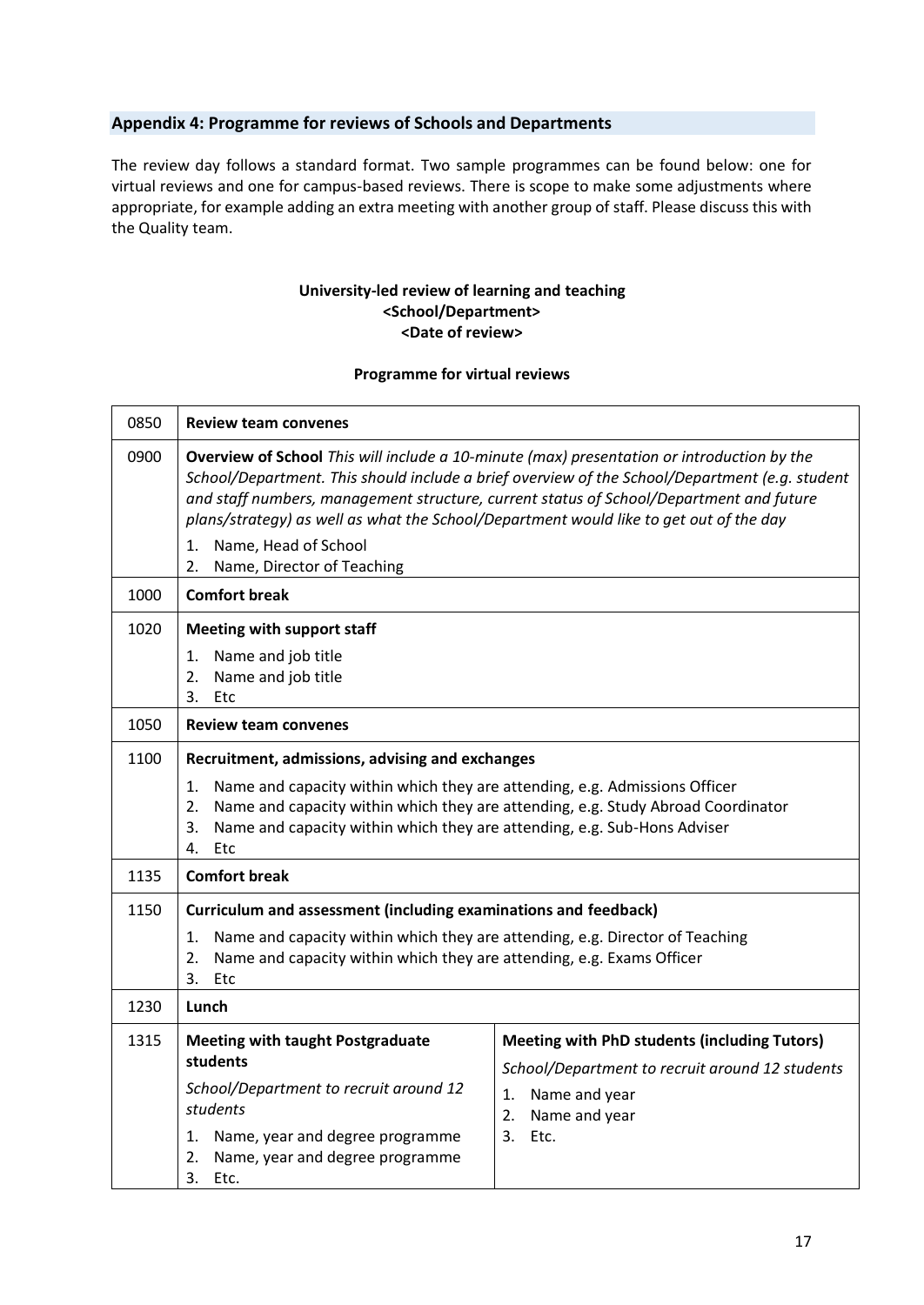| 1345 | <b>Comfort break</b>                                                                                                                                                          |                                                                                              |  |
|------|-------------------------------------------------------------------------------------------------------------------------------------------------------------------------------|----------------------------------------------------------------------------------------------|--|
| 1400 | <b>Meeting with Sub-Honours students</b>                                                                                                                                      | <b>Meeting with Honours students</b>                                                         |  |
|      | School/Department to recruit around 12<br>students                                                                                                                            | School/Department to recruit around 12 students<br>including the School President            |  |
|      | 1.<br>Name, year and degree programme<br>Name, year and degree programme<br>2.<br>3.<br>Etc.                                                                                  | Name, year and degree programme<br>1.<br>Name, year and degree programme<br>2.<br>3.<br>Etc. |  |
| 1445 | <b>Comfort break</b>                                                                                                                                                          |                                                                                              |  |
| 1500 | Meeting with recently appointed staff                                                                                                                                         |                                                                                              |  |
|      | Name, job title and start date (month/year)<br>1.<br>Name, job title and start date (month/year)<br>2.<br>3.<br>Etc                                                           |                                                                                              |  |
| 1530 | <b>Comfort break</b>                                                                                                                                                          |                                                                                              |  |
| 1540 | <b>Review team reconvene</b>                                                                                                                                                  |                                                                                              |  |
| 1550 | Management of taught postgraduate programmes                                                                                                                                  |                                                                                              |  |
|      | Name and capacity within which attending, e.g. Director of PGT programmes<br>1.<br>Name and capacity within which attending, e.g. Programme Director for X<br>2.<br>3.<br>Etc |                                                                                              |  |
| 1620 | <b>Comfort break</b>                                                                                                                                                          |                                                                                              |  |
| 1630 | <b>Review team reconvene</b>                                                                                                                                                  |                                                                                              |  |
| 1640 | Brief meeting with Head of School and Director of Teaching                                                                                                                    |                                                                                              |  |
| 1650 | <b>Review team reconvene</b>                                                                                                                                                  |                                                                                              |  |
| 1720 | <b>End of visit</b>                                                                                                                                                           |                                                                                              |  |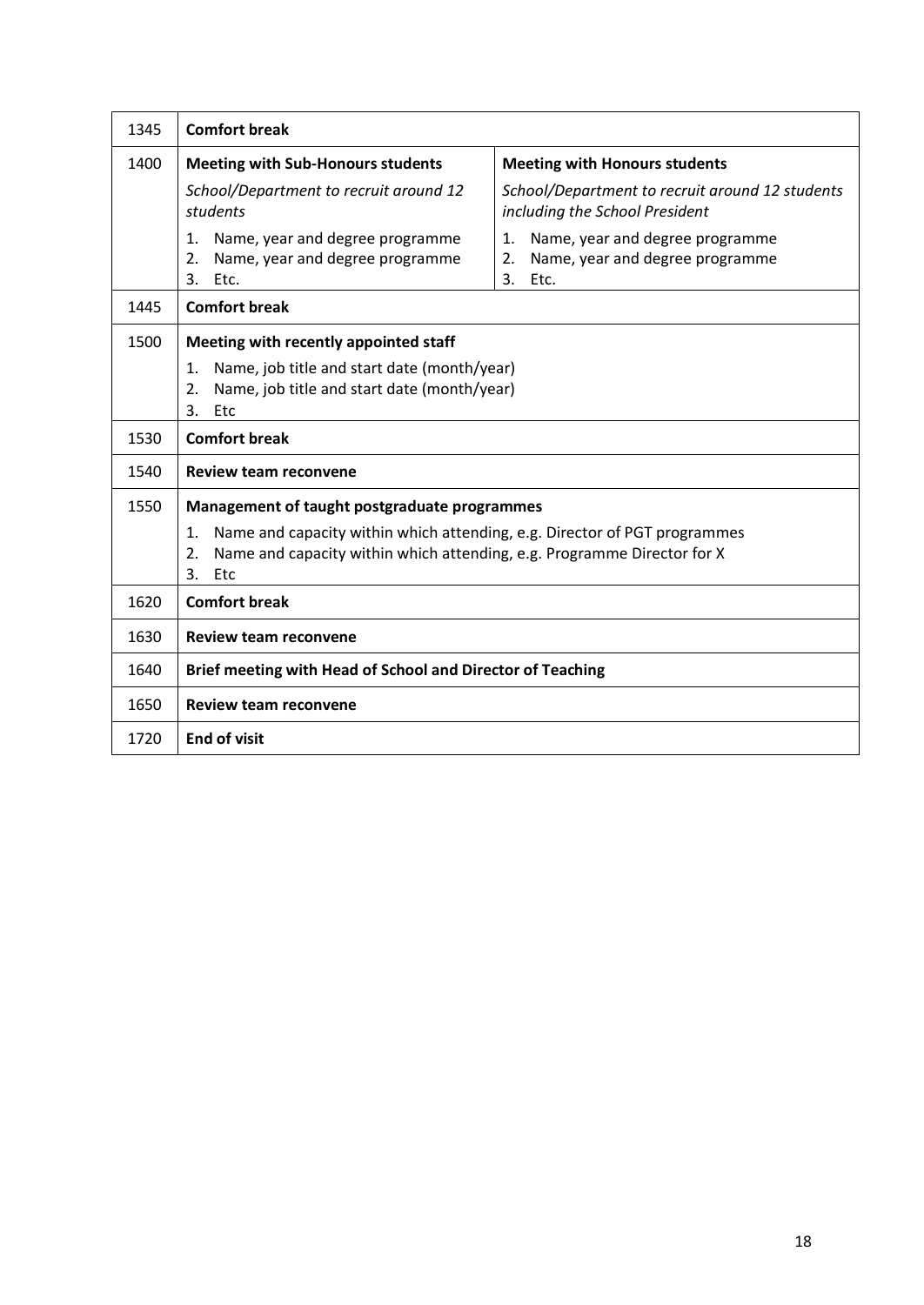# **University-led review of learning and teaching <School/Department> <Date of review>**

**Main base:** <name of room> **Parallel meetings: <Name of room>** 

# **Programme for campus reviews**

| 0845 | <b>Review team convenes</b>                                                                                                                                                                                                                                                                                                                                            |                                                                                                                                                                    |  |
|------|------------------------------------------------------------------------------------------------------------------------------------------------------------------------------------------------------------------------------------------------------------------------------------------------------------------------------------------------------------------------|--------------------------------------------------------------------------------------------------------------------------------------------------------------------|--|
| 0900 | Overview of School This will include a 10-minute (max) presentation or introduction by the<br>School/Department. This should include a brief overview of the School/Department (e.g. student<br>and staff numbers, management structure, current status of School/Department and future<br>plans/strategy) as well as what the School would like to get out of the day |                                                                                                                                                                    |  |
|      | Name, Head of School<br>1.<br>Name, Director of Teaching<br>2.                                                                                                                                                                                                                                                                                                         |                                                                                                                                                                    |  |
| 1015 | <b>Tour of teaching facilities</b>                                                                                                                                                                                                                                                                                                                                     | <b>Meeting with support staff</b>                                                                                                                                  |  |
|      | Name and job title of tour guide                                                                                                                                                                                                                                                                                                                                       | Name and job title<br>1.<br>Name and job title<br>2.<br>3.<br>Etc                                                                                                  |  |
| 1045 | Coffee                                                                                                                                                                                                                                                                                                                                                                 |                                                                                                                                                                    |  |
| 1100 | Recruitment, admissions, advising and exchanges                                                                                                                                                                                                                                                                                                                        |                                                                                                                                                                    |  |
|      | Name and capacity within which they are attending, e.g. Admissions Officer<br>1.<br>2.<br>Name and capacity within which they are attending, e.g. Sub-Hons Adviser<br>3.<br>4.<br>Etc                                                                                                                                                                                  | Name and capacity within which they are attending, e.g. Study Abroad Coordinator                                                                                   |  |
| 1145 | Curriculum and assessment (including examinations and feedback)                                                                                                                                                                                                                                                                                                        |                                                                                                                                                                    |  |
|      | 1.<br>Name and capacity within which they are attending, e.g. Director of Teaching<br>Name and capacity within which they are attending, e.g. Exams Officer<br>2.<br>3.<br>Etc                                                                                                                                                                                         |                                                                                                                                                                    |  |
| 1230 | Lunch                                                                                                                                                                                                                                                                                                                                                                  |                                                                                                                                                                    |  |
| 1315 | <b>Meeting with taught Postgraduate</b><br>students<br>School/Department to recruit around 12<br>students<br>Name, year and degree programme<br>1.<br>2.<br>Name, year and degree programme                                                                                                                                                                            | <b>Meeting with PhD students (including Tutors)</b><br>School/Department to recruit around 12 students<br>1.<br>Name and year<br>2.<br>Name and year<br>3.<br>Etc. |  |
|      | 3.<br>Etc.                                                                                                                                                                                                                                                                                                                                                             |                                                                                                                                                                    |  |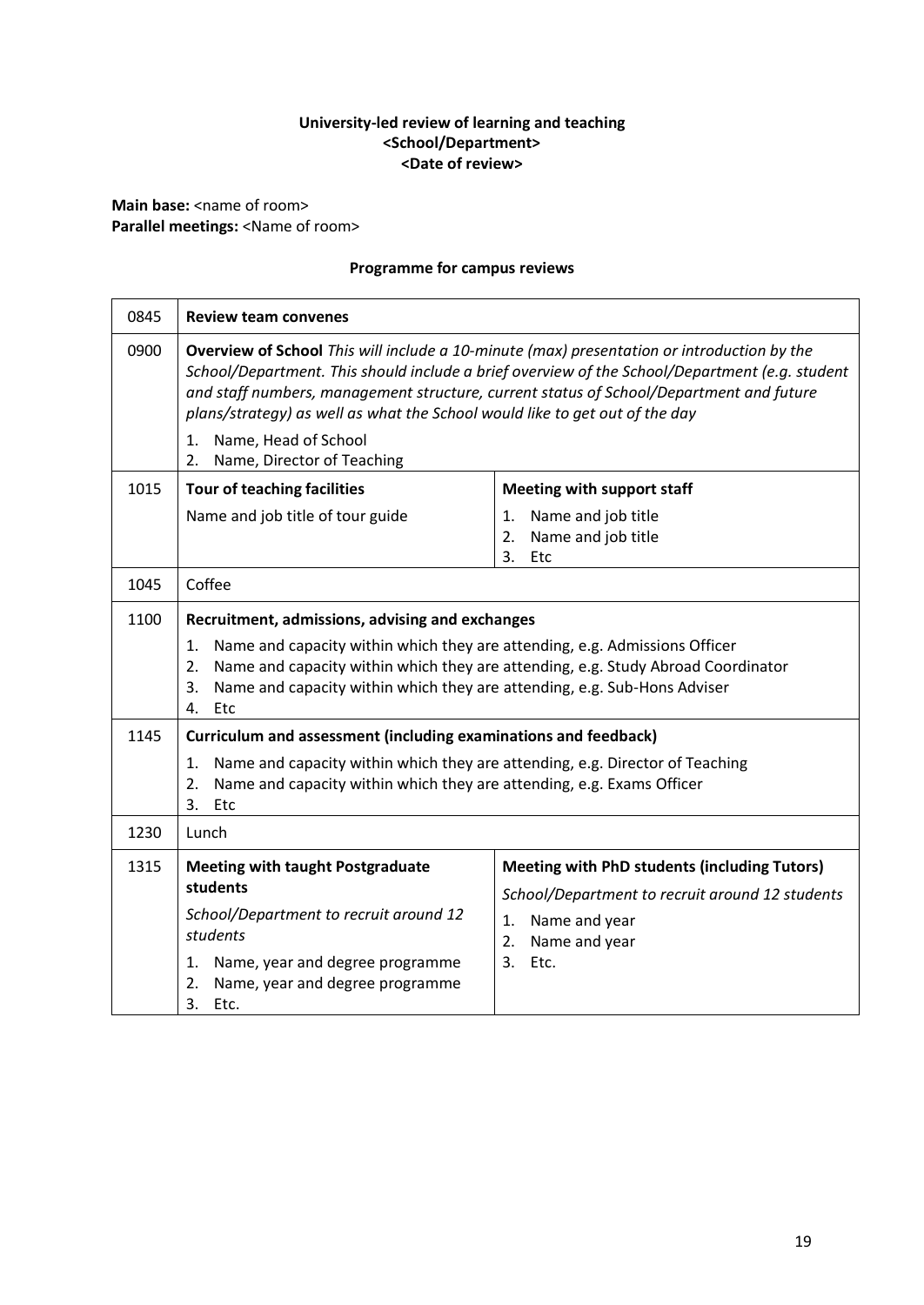| 1400 | <b>Meeting with Sub-Honours students</b>                                                                                                                         | <b>Meeting with Honours students</b>                                                         |  |
|------|------------------------------------------------------------------------------------------------------------------------------------------------------------------|----------------------------------------------------------------------------------------------|--|
|      | School/Department to recruit around 12<br>students                                                                                                               | School/Department to recruit around 12 students<br>including the School President            |  |
|      | Name, year and degree programme<br>1.<br>Name, year and degree programme<br>2.<br>3.<br>Etc.                                                                     | Name, year and degree programme<br>1.<br>Name, year and degree programme<br>2.<br>3.<br>Etc. |  |
| 1500 | Meeting with recently appointed staff                                                                                                                            |                                                                                              |  |
|      | Name, job title and start date (month/year)<br>1.<br>Name, job title and start date (month/year)<br>2.<br>3.<br>Etc                                              |                                                                                              |  |
| 1545 | Coffee                                                                                                                                                           |                                                                                              |  |
| 1600 | Management of taught postgraduate programmes                                                                                                                     |                                                                                              |  |
|      | Name and capacity within which attending, e.g. Director of PGT programmes<br>1.<br>Name and capacity within which attending, e.g. Programme Director for X<br>2. |                                                                                              |  |
|      | 3.<br>Etc                                                                                                                                                        |                                                                                              |  |
| 1645 | Brief meeting with Head of School and Director of Teaching                                                                                                       |                                                                                              |  |
| 1700 | <b>Review team reconvenes</b>                                                                                                                                    |                                                                                              |  |
| 1730 | <b>End of visit</b>                                                                                                                                              |                                                                                              |  |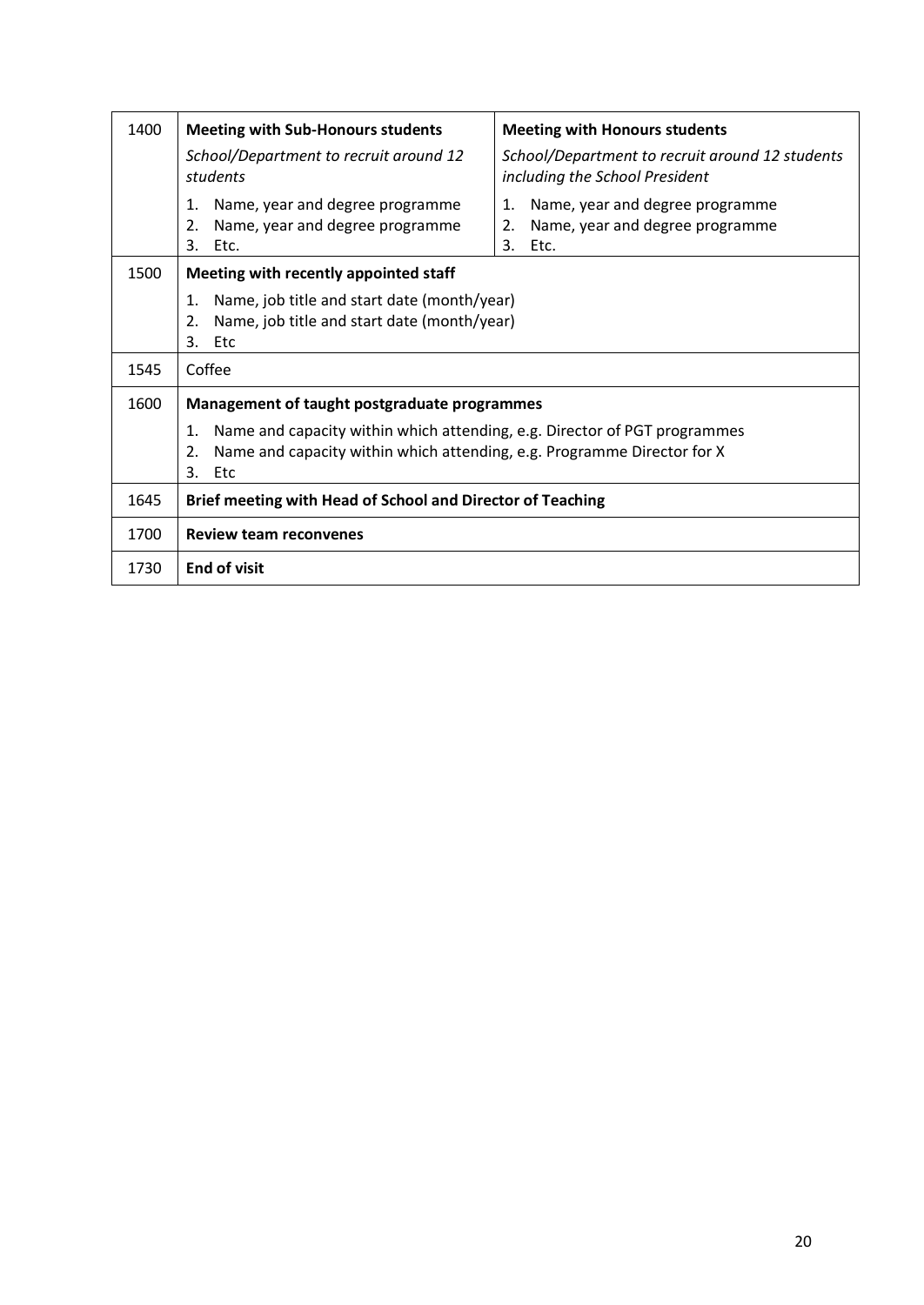#### <span id="page-20-0"></span>**Appendix 5: Guidance for School Presidents**

A programme of University reviews is one of the main ways the University checks and improves the quality of learning and teaching. Schools/Departments and student-facing Units are subject to University review on a 6-year cycle and your School/Department is included in the programme for this academic year.

The review is carried out by a staff member from the Principal's Office, two external subject specialists (from the same subject area in other Higher Education institutions in the UK), an internal member of academic staff from a related discipline, the Director of Education (DoEd) from the Students' Association, a Postgraduate Research (PGR) Representative and an Academic Policy Officer (Quality).

#### **Role of School President in advance of the review**

#### **1. Write and submit a student voice document**

The School/Department prepares a Reflective Analysis and other supporting documentation in advance of the review and sends it to the review team. Your DoT should ask you to comment on the Reflective Analysis prior to the submission to the review team.

As a School President, you will be responsible for writing a **short document summarising the student view of the School/Department**. This is your opportunity to bring to the attention of the review team areas that are working well and aspects that could be improved. Please use the template provided on page 7. An exemplar is available on pages 3-6.

Before you write the student voice document, you should gather opinion from a wide range of students in your School/Department. **Please consult with students from all levels of study,** i.e. undergraduate, taught postgraduate and research postgraduate. You should consult with your Class Representatives and PGR rep (if applicable), and gather this feedback via a survey or focus groups.

Microsoft (MS) Teams is used for all review-related communication and documentation. The student voice should be uploaded to the 'Student voice' Team in MS Teams six weeks prior to the review day. You will be sent a link to this Team well in advance of this deadline. All School Presidents for the Schools/Departments participating in a review in 2021-22 will have access to this space.

#### **2. Identify students for meetings with the review team**

On the day of the review, the team will meet with students from the School/Department, and hold separate meetings with members of staff. Together with your DoT, you will be responsible for identifying various students to meet the review team. They should be representative of the cohort not just your friends group or your Class Rep team, although some class reps may be included. As School President, you will also be expected to take part in the Honours students meeting. For further details on the typical format for the day, please see *[Appendix 4](#page-16-0)* of the URLT Handbook.

#### **3. Role of School President on the day of the review**

1. The meetings with students will be an opportunity for the review team to follow up on anything highlighted in the student voice document and to ask about the student experience of studying in the School/Department at St Andrews. The review team may also ask the students about: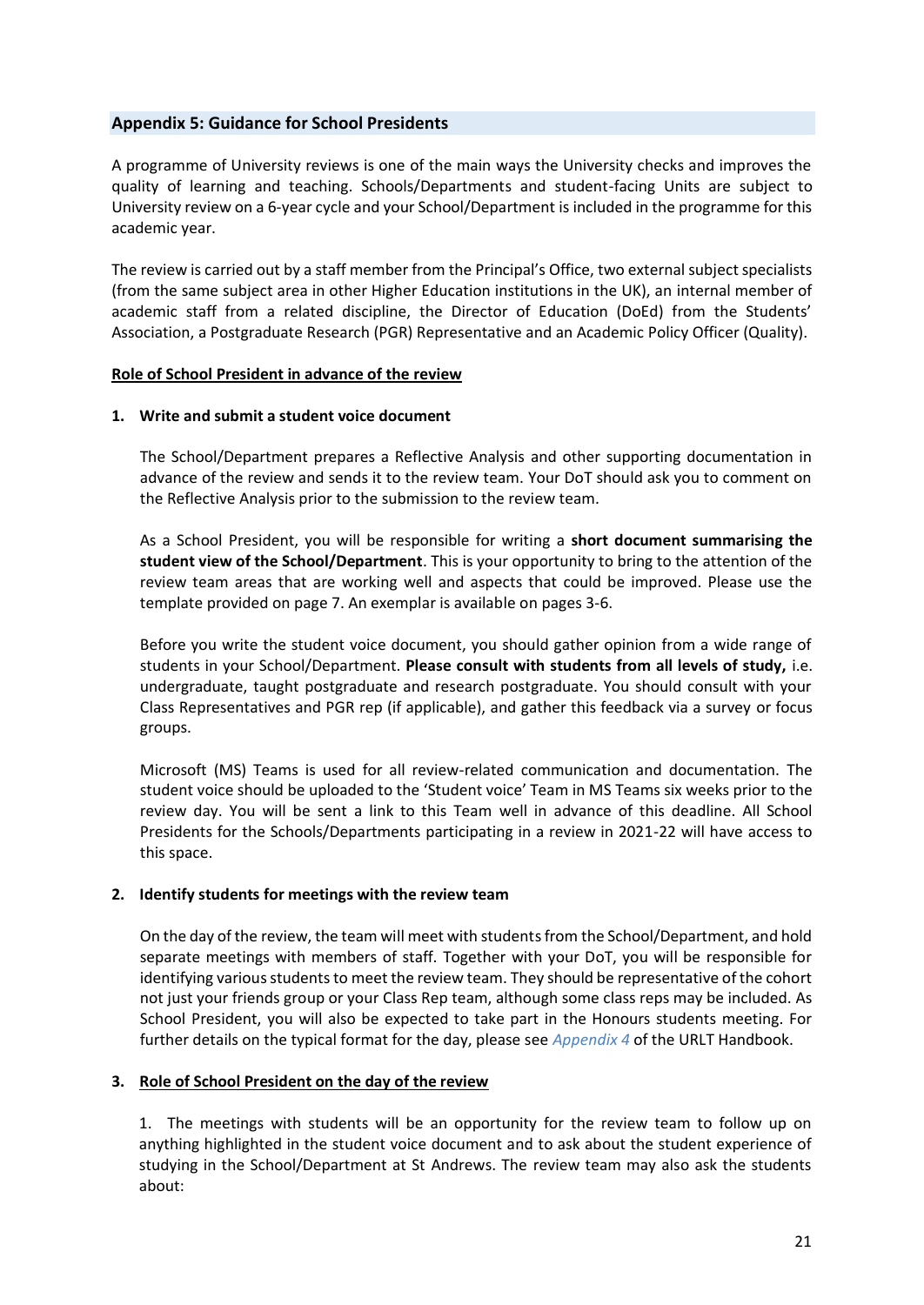- their introduction to the School
- their learning experience
- assessment and feedback on their work
- opportunities for them to provide feedback on their experience
- the availability and quality of learning resources and study space
- support services, e.g. Library and Careers.

Students will also be able to raise and discuss other topics. Reviewers wish to explore commendable aspects of the degree programmes and student experience. This will enable good practice to be reinforced and disseminated to other School/Departments as appropriate. Students should also tell the team about any difficulties or shortcomings they have encountered, as one of the aims of this review is to help the School/Department improve the quality of provision and the student experience.

Notes will be made on all discussions held during the review but no comments will be attributed to any individuals. No members of staff from the School are present during the student meetings, so please feel free to speak frankly and encourage your peers to do the same.

# **4. Role of School President after the review**

The review team will write an evaluative report, which will incorporate a summary of the principal strengths and weaknesses of the School/Department's provision, as judged by the review team, together with its commendations and recommendations for possible action. The report will normally be provided to the School within six weeks of the review in final draft form to allow correction of any factual errors.

On receipt of the evaluative report, the School/Department is required to submit an action plan in response to the recommendations. The DoT should discuss the outcomes of the evaluative report with you, and you should have an opportunity to feed into discussion and production of the action plan.

If you have any queries, please contact the Quality team via the 'Student voice' Team in MS Teams.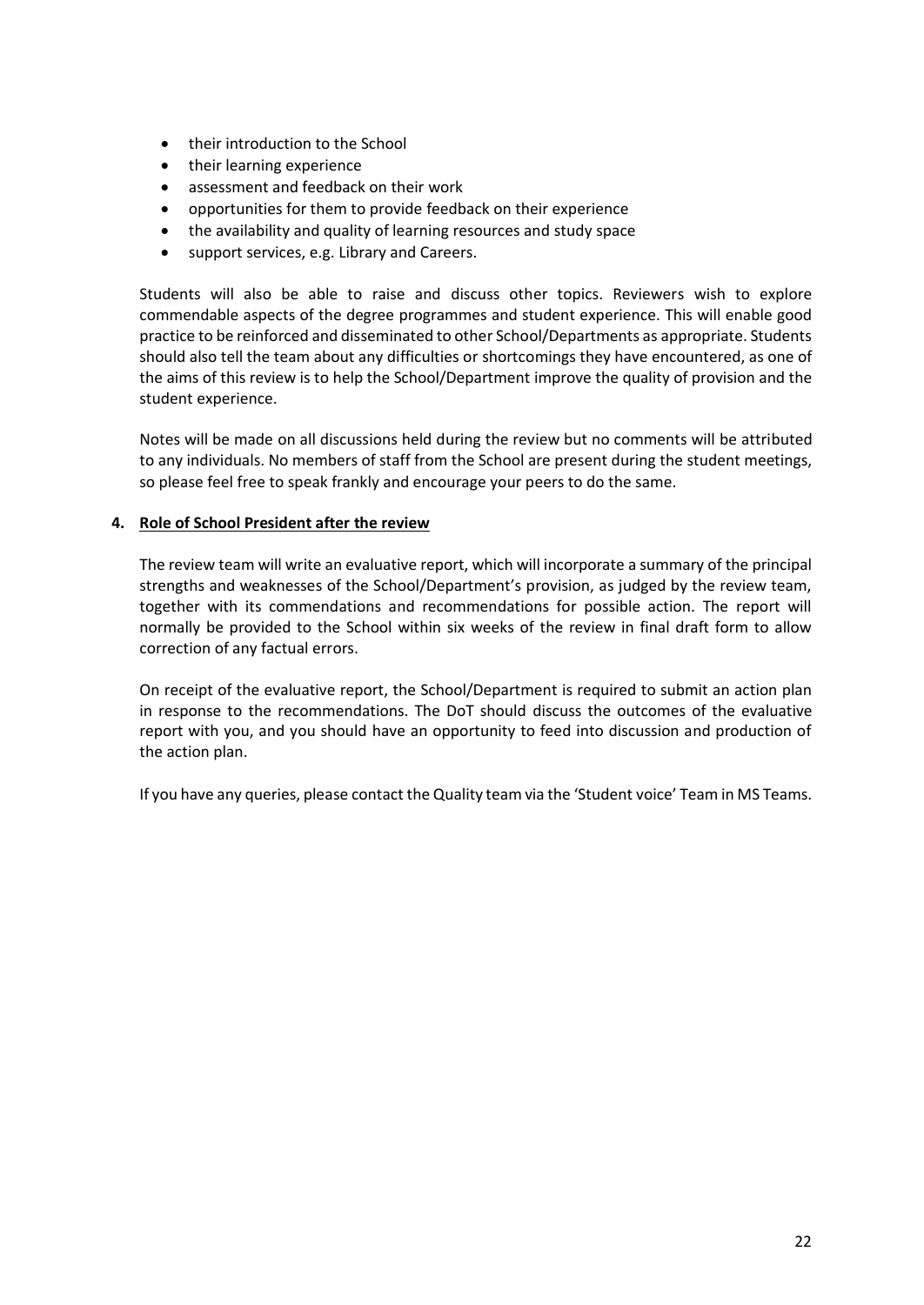#### **Exemplar student view**

#### **1. How was the student view gathered?**

The view was gathered in a number of ways. Primarily, a school-wide online survey was circulated via email. The survey contained very open ended questions as below to determine an unbiased view. Students were asked their year, what was working well, and what could be improved. This survey was then mentioned in lectures by class reps, encouraging the students to follow my email link and complete the survey. As well as this, class reps gathered feedback from their individual modules, which was then discussed with me. The whole-school survey was interacted with well, gaining nearly 100 responses, including representation from every year group (including postgrads).

Outside of surveys, as school president I have spent a lot of time talking with diverse groups of students in all year groups and modules, in order to develop a rounded student view. The majority of the information on this form is from the school wide survey, and the additional comments have come from my experience in discussions.

#### **2. What is working well in the School?** *Please provide feedback at each level of study*

#### Undergraduate

Students commented on the smooth running of all lectures/labs/tutorial/workshops – the organisation of the school is working like clockwork. As well as this, the resources provided by the school and different lecturers have received high praise: lecture notes, reading material, lectures themselves are all regarded as very high quality and easy to access. Many students also discuss the enjoyment of tutorials – most appreciate the ability to discuss xxx outside of the lecture theatre in small groups alongside fellow students in a supportive atmosphere. Following from this, the level of challenge in the degree is appreciated. While students feel challenged and that they are working hard, most comment on this in a positive light, they are enjoying the xxx they are learning and feel it is at the appropriate level.

The standard of teaching in the school is very high. Students often comment on their enjoyment of the interactive side of lectures. The school uses "clickers" to promote active response and participation in the lectures. A large number of the survey questions mention clickers, noting how helpful they are, and how they encourage positive learning by building from mistakes rather than shutting them down. Interactive learning is also present in workshops, which are highly regarded.

The community and support in the school are the things I personally am most proud of. A number of responses both in the survey and during discussions reflected the same opinion. Often commented on is the excellent signposting from the school. People know where to go and who to talk to if they have issues. Furthermore, a number of staff members adopt an 'open-door' policy, encouraging students to speak to them about anything, whether it is school related or not. This is very appreciated by everyone in the school. As far as community, we have several group study spaces which foster a great community atmosphere. Most students are part of some kind of study groups, whether that be as part of a module or just as friends. The teamwork aspect of xxx is very important to us, both inside and outside of the classroom, and common spaces such as these allow for all years to mix together and for students to gain a lot of insight from those with different university experiences. This community is also reflected in strong student-staff relations.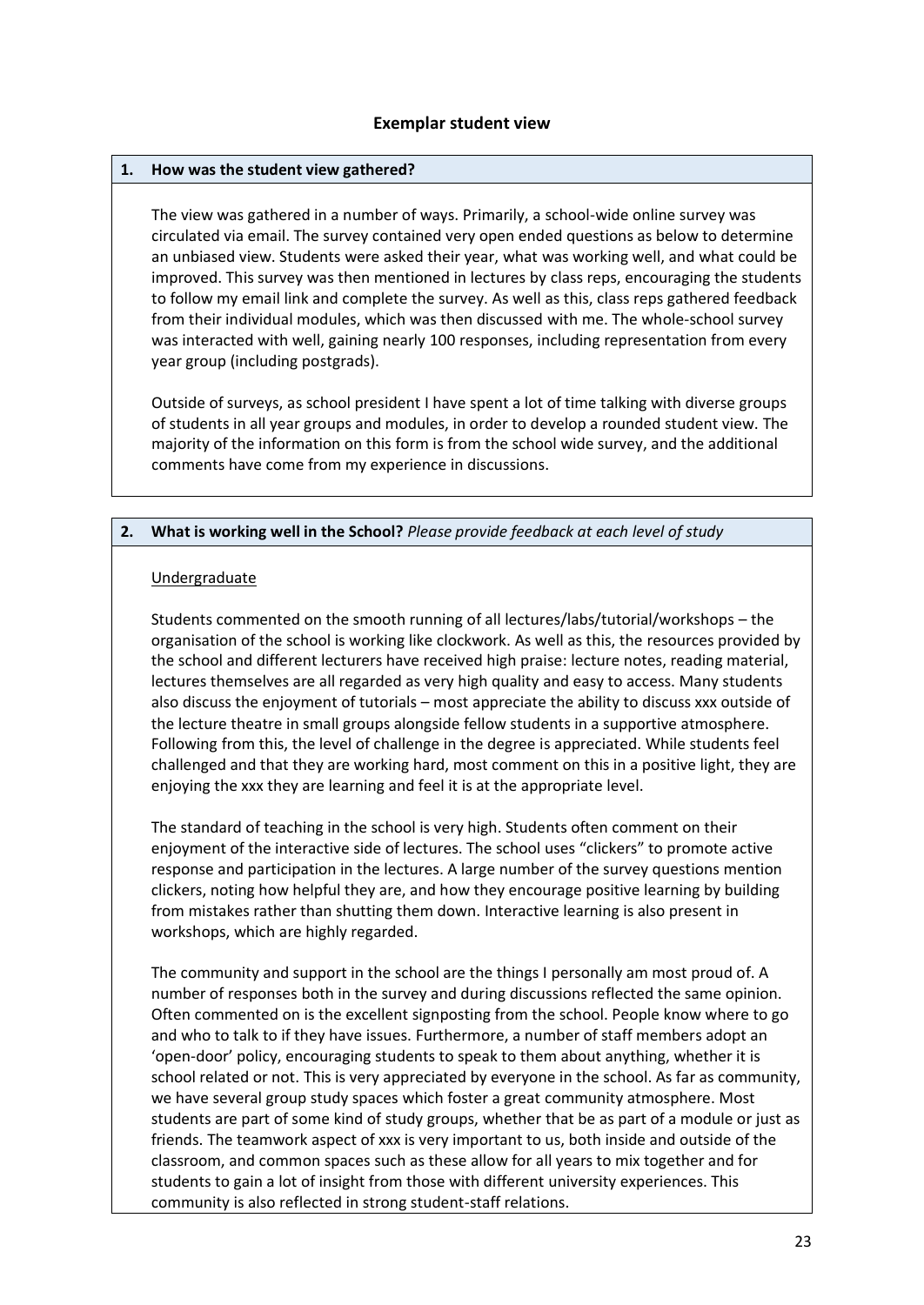#### Taught Postgraduate

Similar praise as undergraduate. All lectures/labs are well run, and organisation is clear and well signposted. The timetable is sympathetic and fits well with other schedules. As the taught postgraduate classes are very small, there is a great community that forms amongst them, and most also integrate well with the undergraduate students. Again, teaching is appreciated and students find the course interesting. Masters students are represented by both their own class rep and also the respective representatives from their individual module, this works well and ensures a full student view for the student staff council.

#### Research Postgraduate

Good pastoral support both for incoming PhD students and also continuing support throughout their time here. As well as this pastoral support, PGR students also remark on there being a great deal of academic support over their PhD. They find the first year reviews very helpful, and appreciate the measures in place to ensure people are on track with both their research and their wellbeing. Students feel they have good relationships with their supervisors, which is professional without being distant. Within the research groups at the school, there is a good social aspect, with meetings, journal clubs, and lunchtime discussions fostering good relationships between students and staff. There is good funding available, and support for this. People are proud of the work and resources the department creates.

# **3. Could anything be improved in the School? If so, please provide details.**

#### Undergraduate

Students ask for more support during the labs – this has come up several times, and usually comes down to difference in demonstrator style/approach. As is expected, there is also difference between the tutors, with comments that some tutors are less engaging than others. Every year, we run tutor specific surveys to identify the strengths and weaknesses of each of the tutors, following this up to help them improve.

There has also been a call for a student mentoring scheme: partnering up older undergraduates with entrant students to improve inter-year socialising and provide guidance to younger students. This is something that I as school president and a couple of other students have been working towards this year alongside the Director of Teaching, and will hopefully be in place by the next academic year (if not earlier).

With regard to clickers: as mentioned, they are very much enjoyed by students, to the extent that many survey results mention wanting more clickers in lectures, and harder questions put on them.

As many xxx take a number of maths modules during their time at St Andrews, it is important to work closely with the school of maths to ensure there are as few as possible clashes with regards to timetabling, deadlines etc. While the DoTs for both departments work hard in tandem to find the best compromise possible, of course there will always be clashes and deadlines close together. Several students have commented on this as a negative aspect of their degree experience, sometimes feeling overwhelmed by the timings of class tests. This is revised year on year, and hopefully we are able to improve the timetable again next year.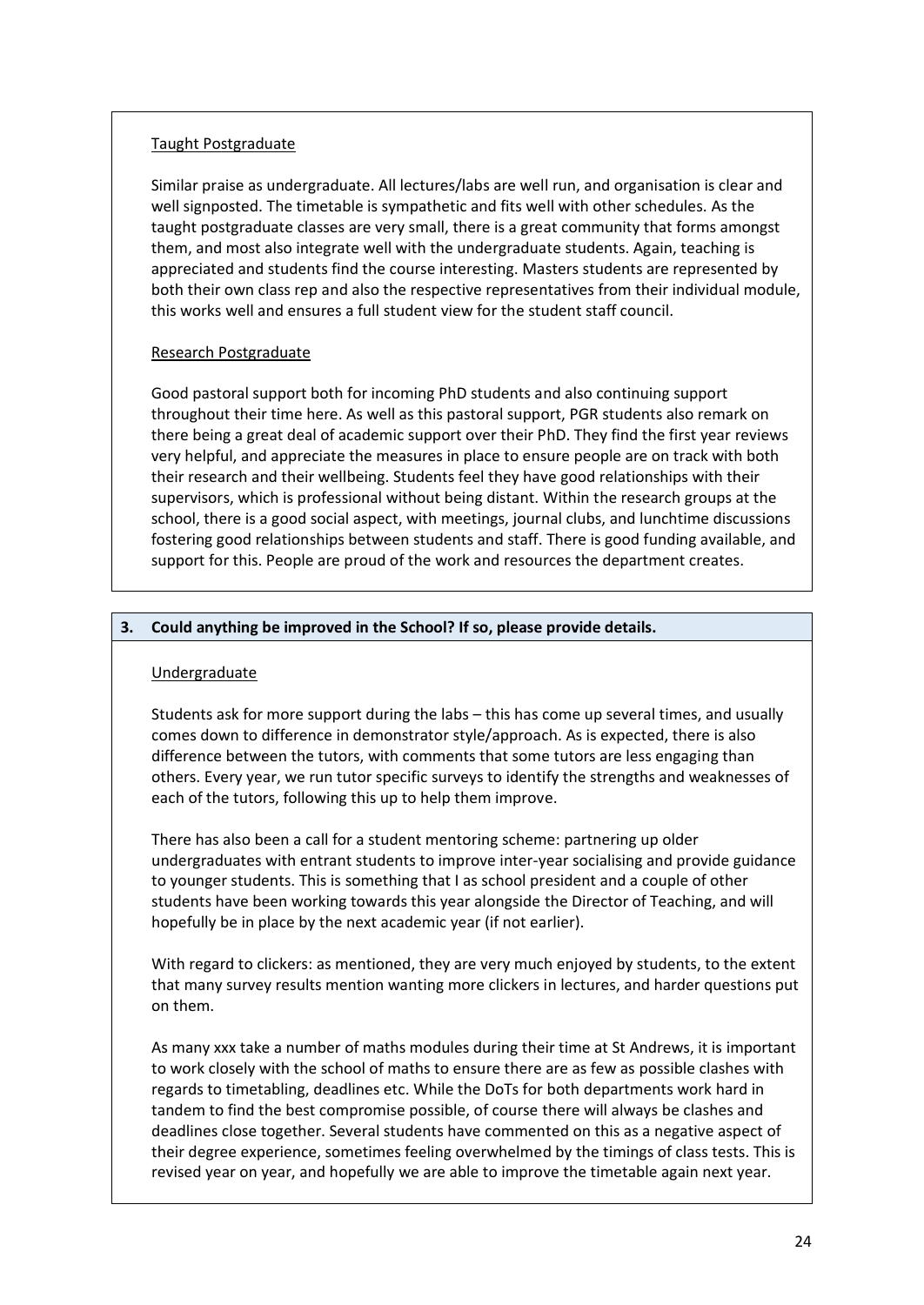#### Taught Postgraduate

As some students will be entering the MSc course without necessarily a xxx undergraduate degree, it is important to make the course accessible for anyone we accept, without assuming xxx degree knowledge. It has been commented that this is perhaps not recognised by all lecturers/tutors. So, it will be useful in the future for anyone teaching MSc students to have an idea of their backgrounds beforehand, to avoid any assumptions made in teaching.

#### Research Postgraduate

The main issues that come out of discussions with PhD students are remarks relating to the social aspect of their time at St Andrews. It is noted that, while the community is strong within research groups, it is lacking between different groups. Students have suggested that they would appreciate more PhD events across the whole school, to learn more about the research that goes on within the school, and to feel more involved with university life. As well as this, some students feel that not all information (such as guidelines for taking holidays/maternity or paternity leave) is not 100% clear, sometimes resulting in a bad worklife balance caused by uncertainty.

#### **4. Additional comments**

We are lucky in xxx to have our own building, with multiple spaces dedicated to just xxx students. This has fostered a very supportive community, with people very willing to help each other both pastorally and academically. While we do have this support network, it does not mean that xxx students are invincible. In fact, many of us will face some kind of stress related mental health problems over our time here (as in most schools). This is particularly prevalent in the junior honours year, where deadlines increase and work becomes harder. The school has responded well to this, making people very away of the support available to them (student services, nightline, members of support staff) and continually revises the JH structure to improve strains on students. Myself and the previous school president also have welfare at the top of our agendas: implementing wellbeing training for staff and introducing a whole school "wellbeing day".

xxx UK-wide has a problem with gender balance. We are lucky at St Andrews to see a large number of our staff being women, including those in important roles. We had a comment on the survey saying it felt like there was "no gender, racial, or LGBT+ bias" in the school, which was great to see. The equality and diversity committee is constantly and diligently working towards eliminating that gender gap, and looking at how to tackle any other imbalances we may have.

Another area under current maintenance is the coding preparation we do. As xxx worldwide turns away from paper and pen and towards computer models, universities must respond with their teaching. We are looking at how to better include coding in our curriculum, and student societies are running pioneering workshops alongside computer science for a number of coding languages.

Careers, while not mentioned in the survey, are something highly focussed on by the school. We have both a designated member of staff as a 'link' with the careers centre, and a careers representative on the Student Staff Council. We work to make everyone aware of the opportunities available to them, and host events including but not limited to: internship panel discussions and PhD information sessions. The careers centre comes into talk to students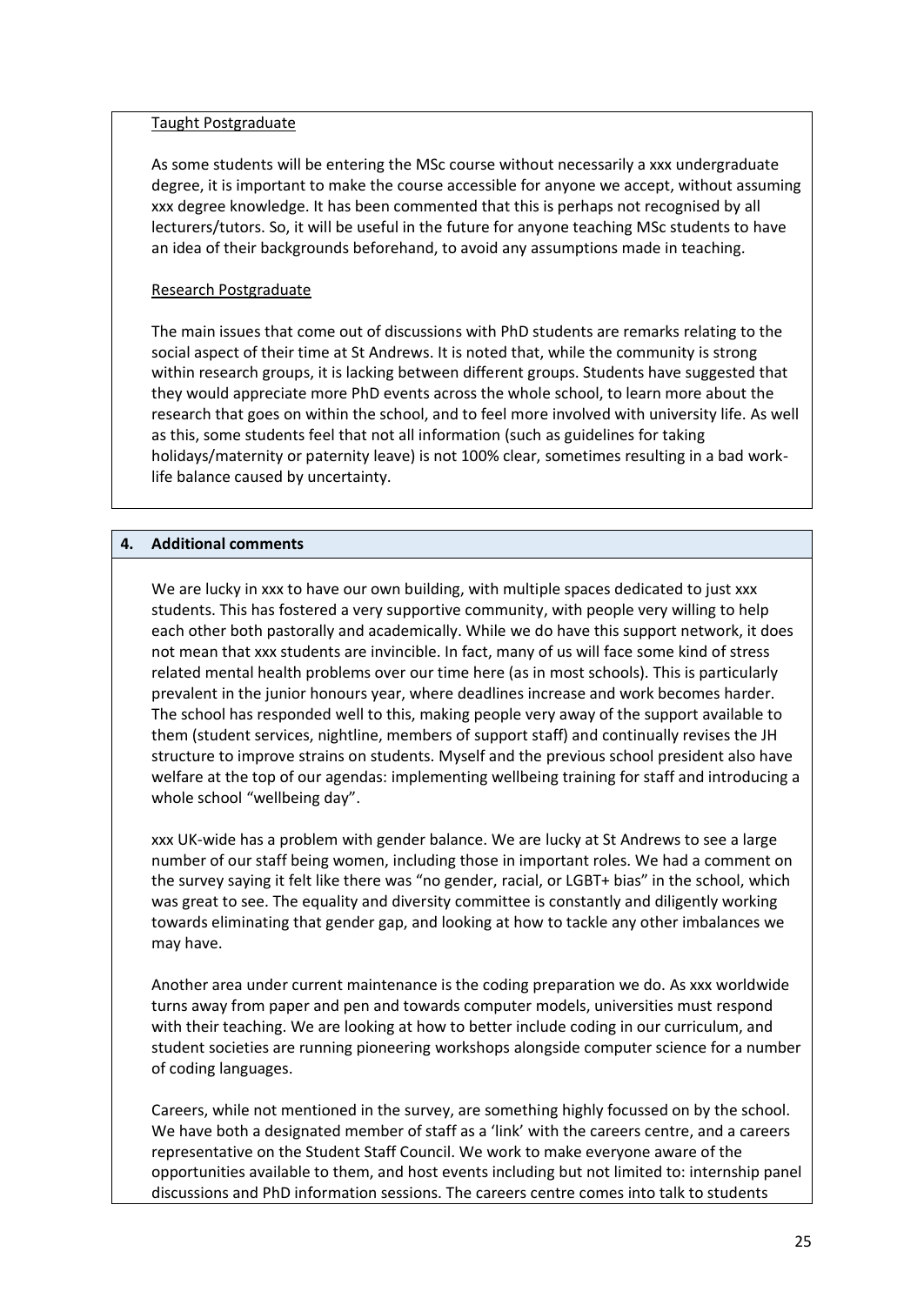about scholarship and internship funding, and the university-wide science careers fair hosts many xxx relevant employers (from the industry, financial, and academic sectors). A careers survey will be circulated to determine what students feel is lacking from our approach to careers soon.

Finally, I will comment on academic representation. As well as the school president, every year has their own class reps (3 for each year), including representation for MSc and PhD students. People feel well represented by these people, and comment on how nice it is to see changes in the degree programme acted out as a direct response to their comments and suggestions. We take our student representation very seriously in xxx, with two student staff council meetings per semester, as well as a mid-semester survey half way through each semester to gauge student experience as we go along, rather than all at the end. As well as academic reps, we also have representation for careers, disabilities, and the library, meaning students are very involved with the inner workings of the school, and student-staff relations are close.

☒ This feedback can be shared with the School/Department.

School President Signature Date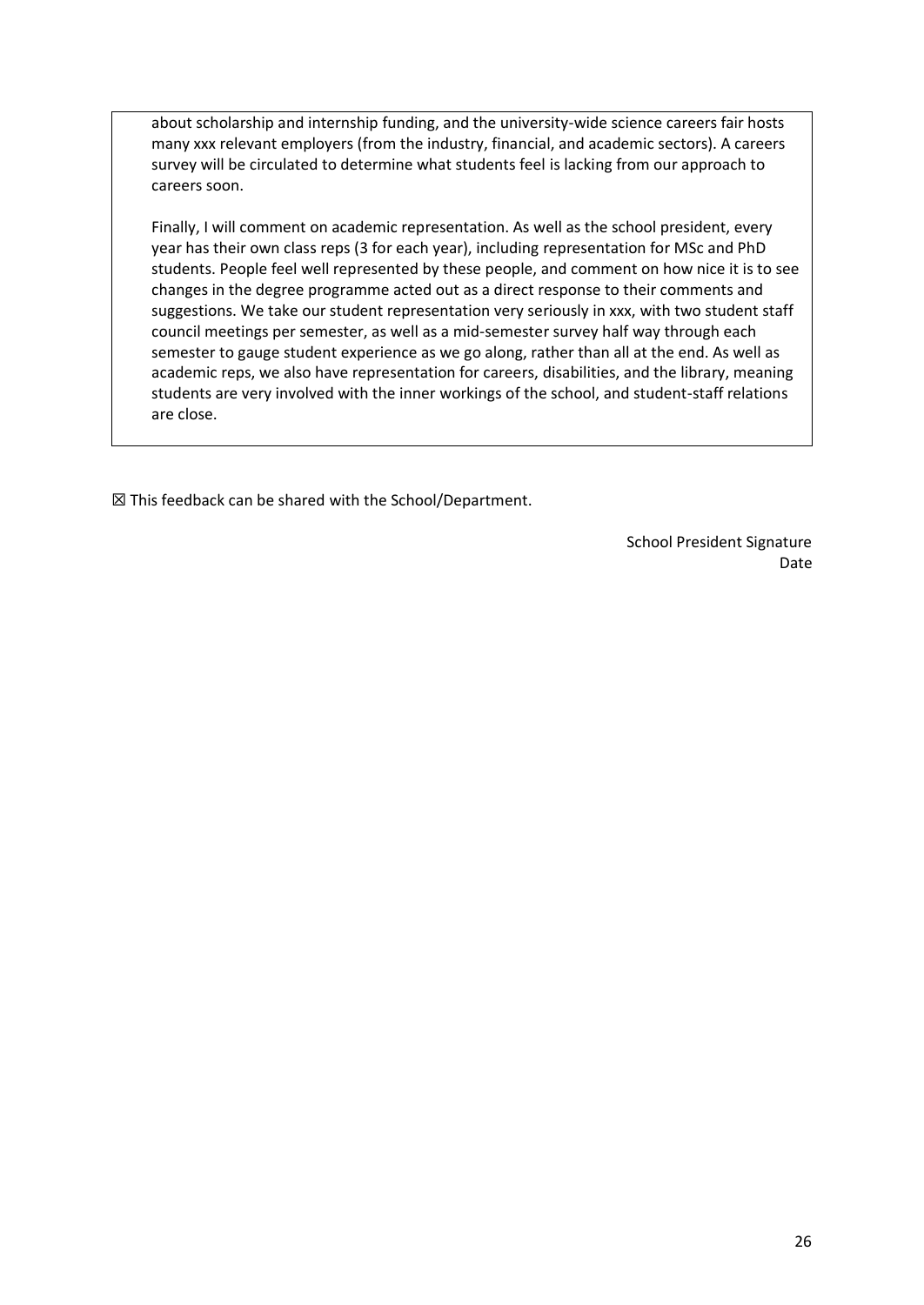# **Student view University-led Review of Learning and Teaching <School/Department of X>**

When gathering feedback from **undergraduate, taught postgraduate and research postgraduate students**, you may wish to ask for their opinion on aspects such as the curriculum, assessment and feedback, learning and teaching provision, study abroad and work placements (if applicable), progression (for example the transition from junior honours to senior honours), and learning resources. Once you have collated this information, upload this form to the 'Student voice' team in MS Teams. If you have any issues, please contact us via [academicmonitoring@st-andrews.ac.uk](mailto:academicmonitoring@st-andrews.ac.uk)

#### **1. How was the student view gathered?**

#### **2. What is working well in the School?** *Please provide feedback at each level of study*

Undergraduate

Taught Postgraduate

Research Postgraduate

#### **3. Could anything be improved in the School? If so, please provide details.**

Undergraduate

Taught Postgraduate

Research Postgraduate

#### **4. Additional comments**

 $\Box$  This feedback can be shared with the School/Department.

<School President to insert their name and the date>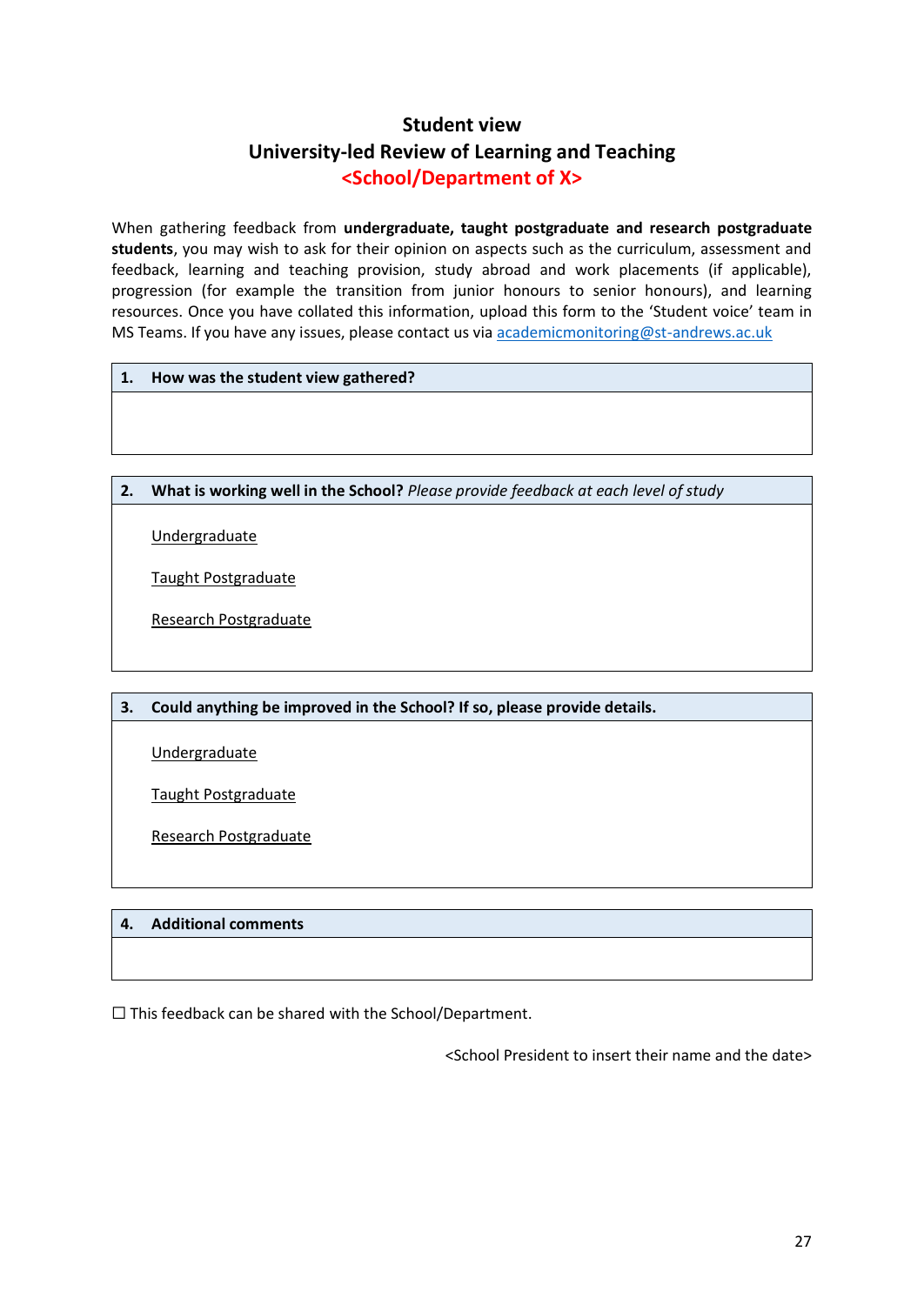# <span id="page-27-0"></span>**Appendix 6: Briefing note for students participating in a School/Department review**

The School/Department is encouraged to adapt the information below when recruiting students and briefing them in preparation for the review day.

#### **University of St Andrews University-led Review of Learning and Teaching <School/Department> <Date of review>**

#### **Information for students**

A programme of internal reviews is one of the main ways the University checks and improves the quality of its academic provision and the student experience. Schools are subject to University review on a six year cycle and <School/Department> is included in the programme for this academic year.

#### **The review team**

The review is carried out by a senior staff member from the Principal's Office, two external subject specialists from other UK Universities (including one from the Scottish sector), a senior member of University of St Andrews staff from a related discipline, the Director of Education from the Students' Association, a Postgraduate Research Representative, and an Academic Policy Officer (Quality).

#### **On the day of the review**

The review team will talk to representative groups of students and staff about learning and teaching. They will ask about your experience of studying <subject> at St Andrews, for example in relation to:

- your introduction to the School/Department
- your learning experience
- assessment and feedback on your work
- opportunities for you to provide feedback on your experience
- the availability and quality of learning resources and study space
- support services, e.g. Library and Careers.

You will also be able to raise and discuss other topics. The reviewers wish to explore commendable aspects of the teaching you receive and the learning opportunities you are given. This enables good practice to be reinforced and disseminated to other Schools/Departments as appropriate. You are also encouraged to tell the team about any difficulties or shortcomings you have encountered, as one of the aims of this review is to help the School/Department to improve the quality of provision and the student experience.

Notes will be made on all discussions held during the review but no comments will be attributed to any individuals. No members of staff from the School/Department are present during the student meetings, so please feel free to speak frankly.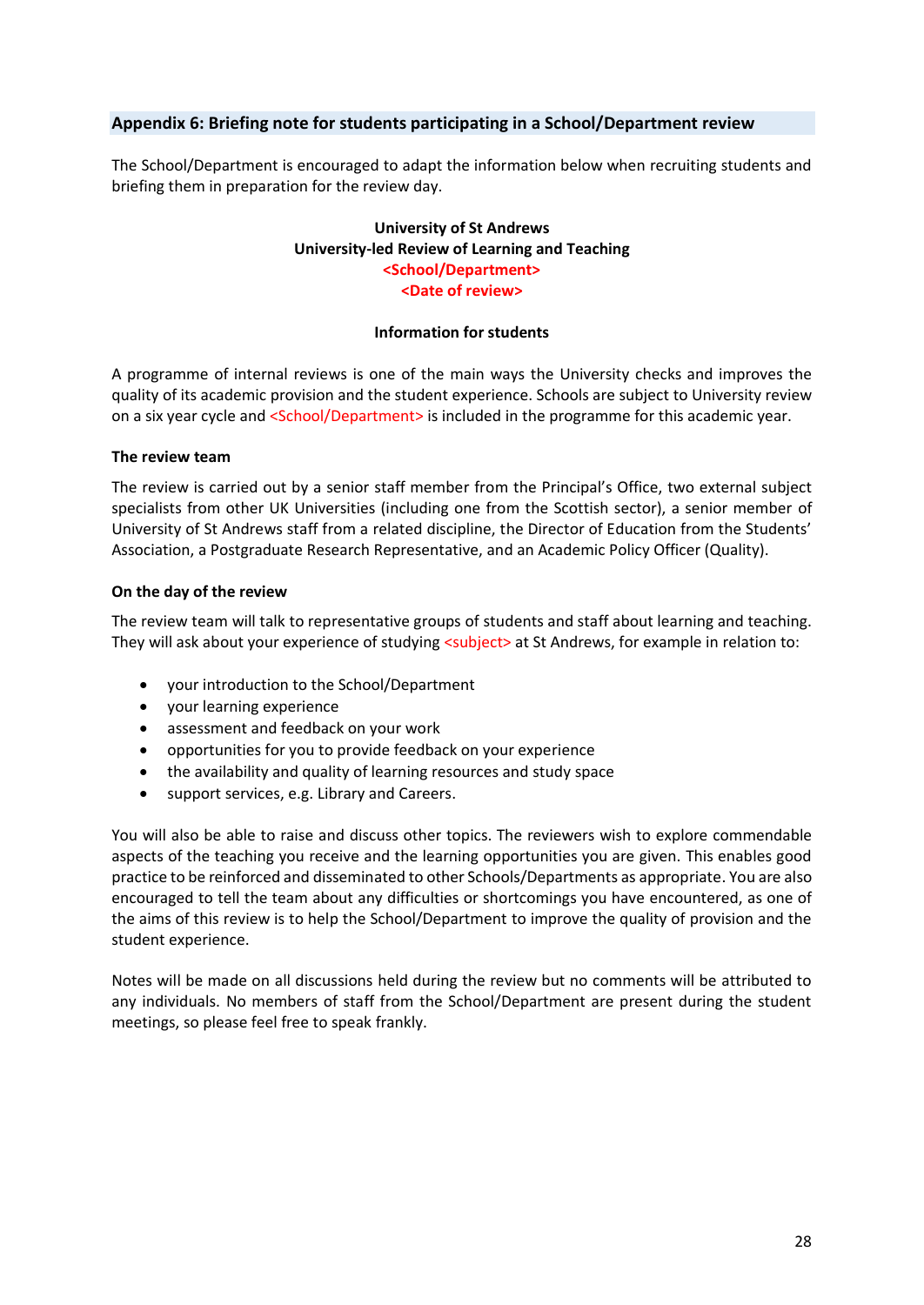# **Meeting times**

The review team will divide for the parallel undergraduate Sub-Honours and Honours meetings and also for the postgraduate meetings. Meetings will take place at the following times:

| <b>Student group</b>         | Time |
|------------------------------|------|
| Sub-honours students         |      |
| Honours students             |      |
| Taught postgraduate students |      |
| PhD students/tutors          |      |

A meeting invite will be emailed to you, which will contain a link to join the meeting.

Your participation and feedback is an essential part of the review process.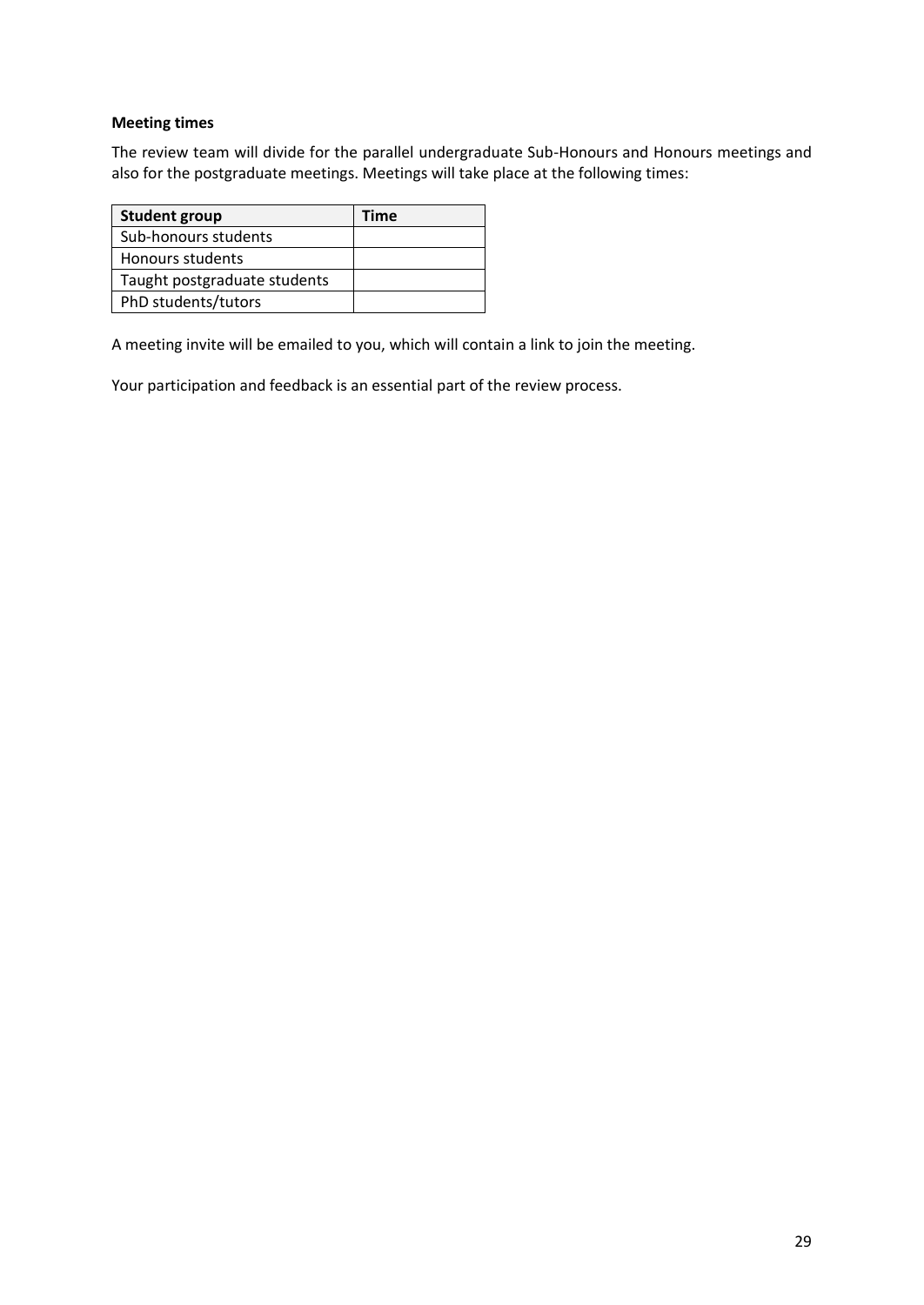#### <span id="page-29-0"></span>**Appendix 7: Practical arrangements for reviews**

MS Teams is used as a platform/portal for review-related communication and documentation for all reviews. A general URLT team has been set up in MS Teams as well as a private channel within this team for each School/Department/Unit scheduled for review.

All DoTs and Directors will be invited to join the general URLT team and relevant private channel for their School/Department/Unit. Additional colleagues such as the Head of School can also be added to this online space upon request of the DoT. The Quality team's Administrator will upload the Reflective Analysis, evaluative report, action plan and programme from your School/Department/Unit's previous review into the School/Department's private channel for reference. Schools/ Departments will be asked to upload review documentation into their private channel. Please refer to *[ANNEX C](#page-15-0)* of *[Appendix](#page-11-0)*  [3](#page-11-0) for further information on submission and upload.

The Quality team will post a list of key dates for the review process (including the submission deadline for the Reflective Analysis and evaluative report) in the School/Department/Unit channel. A general team will be set up for the School Presidents to upload their 'Student voice'.

#### **Virtual reviews**

Reviews are currently being carried out virtually via MS Teams. The School/Department/Unit is asked to ensure that all review participants (other than the review team) are comfortable using Teams. Regular virtual meetings can be tiring, therefore additional comfort breaks will be added to the programme. Once a programme has been agreed and uploaded to the School/Department/Unit's Teams channel, the Quality team will send meeting invites to the participants. In order to maintain confidentiality, meetings will not be recorded.

#### *Before the meeting*

- Please test your equipment prior to joining the meeting
- Try to minimise background noise and distractions wherever possible
- Mute other devices and close any applications that might distract you in the meeting.

#### *Starting the meeting*

- Please join the meeting five minutes before the scheduled meeting time to ensure connectivity, enable a register of attendees to be taken, and allow a prompt start
- Click the link issued to you for the meeting, then join on the web
- Click Join now
- The meeting will not start until the Chair is in attendance
- The Chair will clearly indicate when the meeting is starting.

#### *Guidance for the Chair*

- Open each meeting with introductions (unless meeting with the same people at later point of the day)
- Remind attendees to mute their microphones if they are not speaking, and use the 'raise hand' function if they wish to speak for extended periods of time
- Advise attendees that the chat function can be used to ask short questions, agree or disagree with points and raise technical issues without the need to switch on the microphone
- Ensure all attendees are given an opportunity to participate in the discussion
- Allow for delays in internet connections and for time to be taken to ensure that all contributions are heard, and that the Academic Policy Officer has an opportunity to record key points.

*Guidance for staff and students attending the meeting*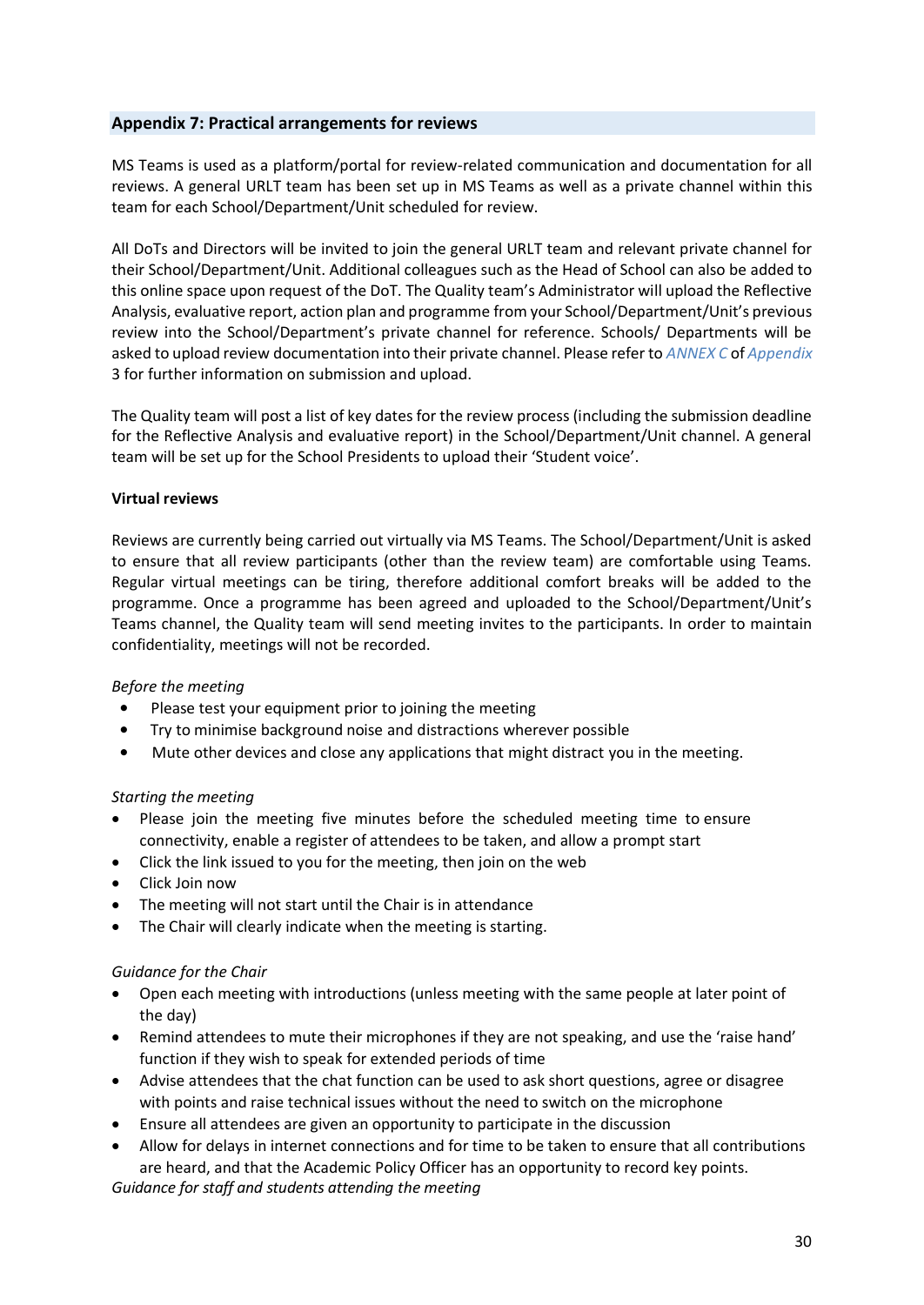- The Chair will facilitate the meeting and ensure it runs to time
- All contributions will be via the Chair in order to reduce the possibility of people inadvertently speaking over one another
- Please indicate if you wish to speak by making a request to the Chair using the raise hand function. Please wait to be invited to speak by the Chair, who will call you by name
- Please mute your microphones when not speaking and remember to unmute when wish to speak
- Should you wish a point to be repeated or clarified please make a request to the Chair via the Chat function

#### **Campus based reviews**

The review team will require a private meeting room within the School/Department/Unit to base themselves during the day. This should be arranged by the School/Department/Unit. The meeting room should be large enough to allow for distancing of the review team within the room.

The review team will need to access the meeting room from 0830 until 1730. The School/Department/ Unit is asked to ensure that the review team can enter and exit the building with ease at these times.

The review team will need access to power sockets to charge laptops throughout the day. If there is not a sufficient number of power sockets in the room, extension cables should be supplied.

Lunch and refreshments for the review team will be arranged by the Quality team through University catering. Dietary requirements will be requested in advance of the meeting.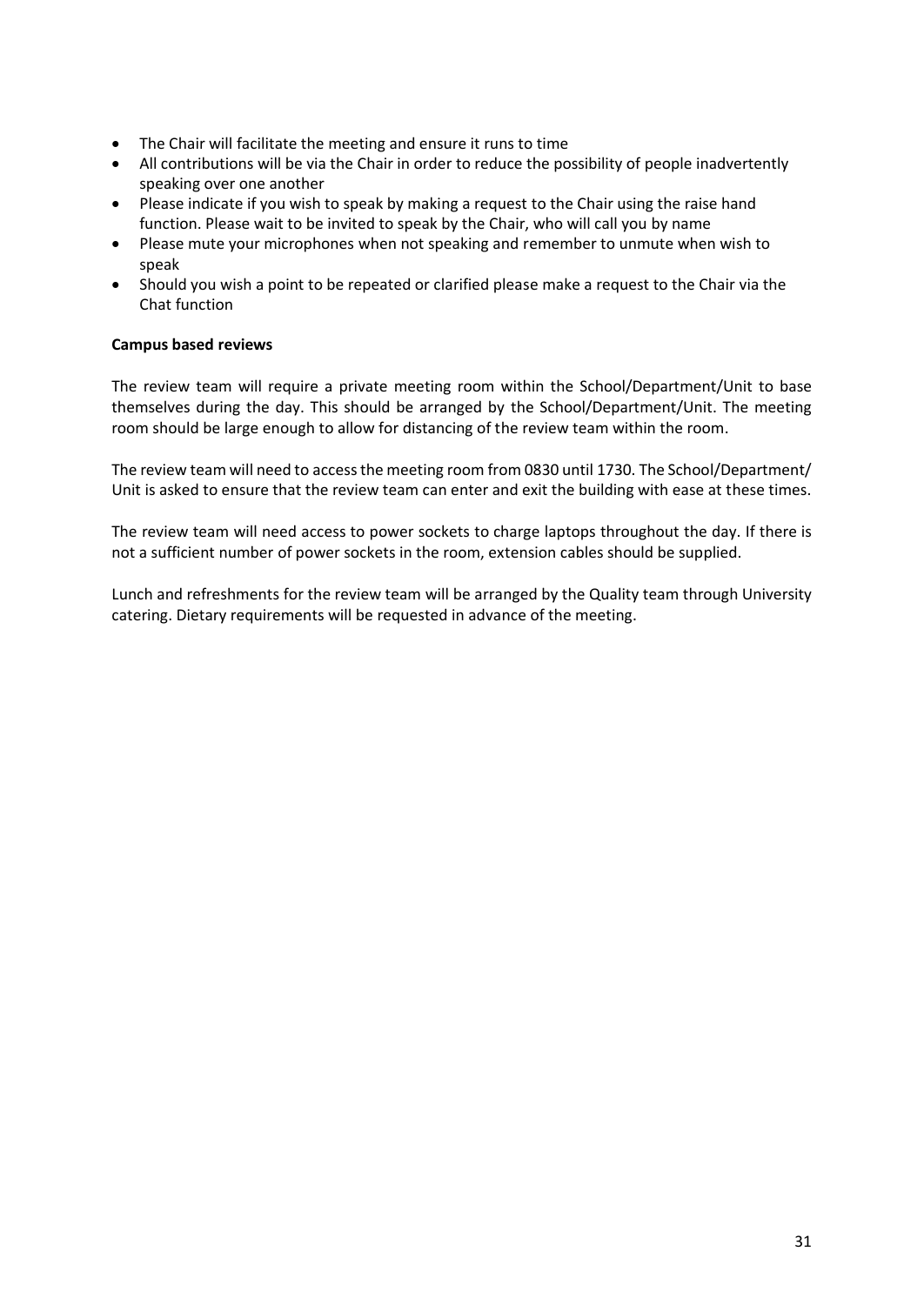#### **Appendix 8: Action plan and year-on update**

Schools/Departments/Units are required to submit an action plan in the format below upon receipt of the evaluative report. Recommendations from the report should be added to the 'Recommendation' column and the School/Department/Unit's intended actions in response to the recommendations should be summarised in the 'Response/action' column. Timeframes for the completion of actions should also be provided. These should be as specific as possible, e.g. March 2022.

# **University-led Review of <School/Department>**

#### **<Date>**

**Action plan in response to recommendations**

<span id="page-31-0"></span>

| Recommendation | <b>Response/action</b> | Timeframe |
|----------------|------------------------|-----------|
| 1.             |                        |           |
| 2.             |                        |           |
| 3.             |                        |           |
| 4.             |                        |           |
| 5.             |                        |           |
| 6.             |                        |           |
| 7.             |                        |           |
| 8.             |                        |           |

☐ Plan produced in consultation with the School/Department's Learning and Teaching Committee or members of staff in the Unit

Statement on the steps taken to share with staff and students the review outcomes and proposed actions: